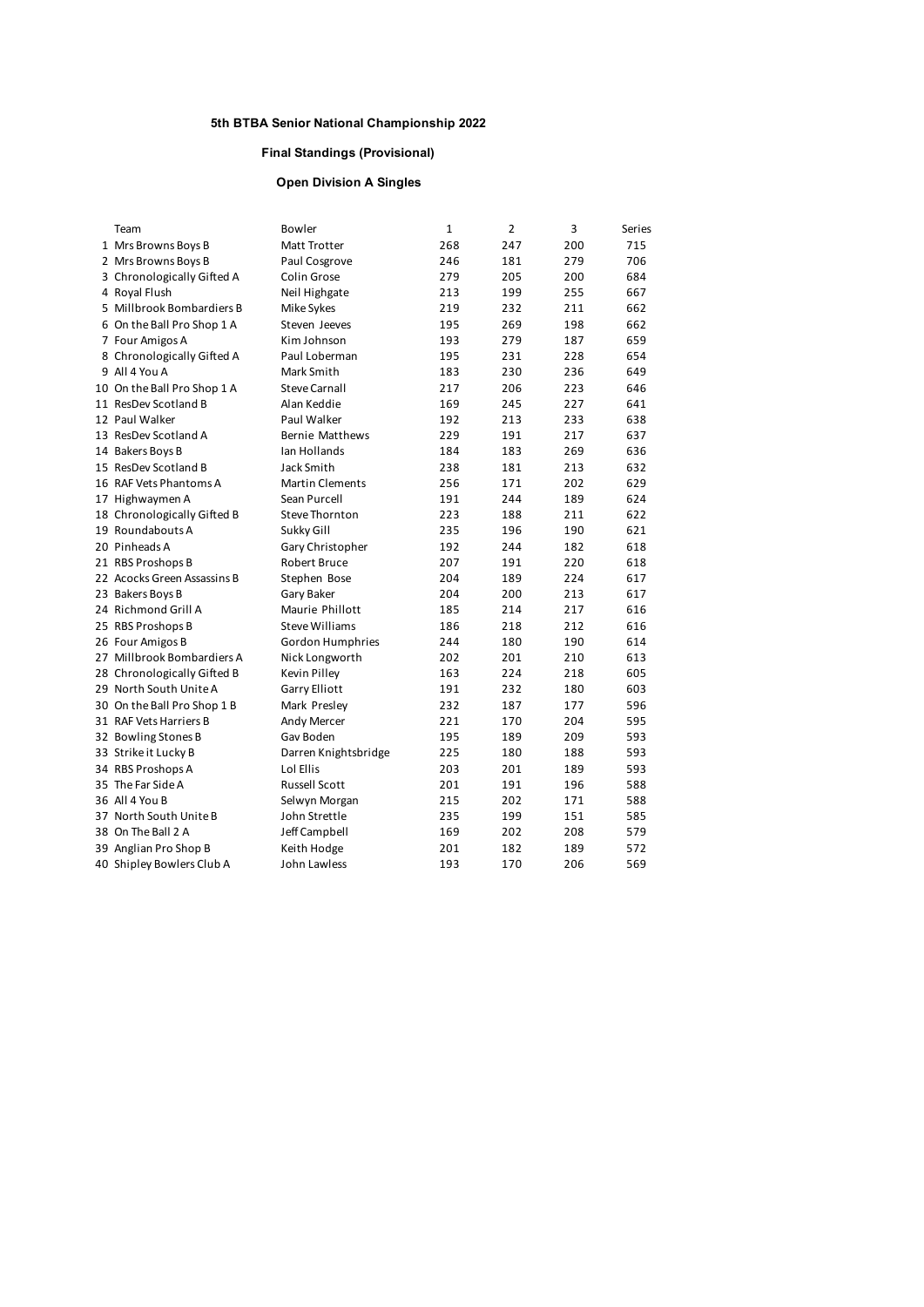| 41 Mrs Browns Boys A        | Geoffrey Brown       | 191 | 192 | 185 | 568 |
|-----------------------------|----------------------|-----|-----|-----|-----|
| 42 Pinheads A               | Mark Loughborough    | 210 | 209 | 148 | 567 |
| 43 Mrs Browns Boys A        | Simon Brown          | 198 | 154 | 213 | 565 |
| 44 Acocks Green Assassins A | <b>Cliff Greaves</b> | 226 | 179 | 159 | 564 |
| 45 The Far Side A           | Guy Lipscomb         | 159 | 228 | 176 | 563 |
| 46 Lickey End B             | Scott Dangerfield    | 195 | 169 | 197 | 561 |
| 47 Mix & Match B            | Andy Preece          | 165 | 181 | 214 | 560 |
| 48 Barclays B               | Ian Taylor           | 168 | 185 | 203 | 556 |
| 49 Highwaymen A             | Chris Skudder        | 227 | 182 | 145 | 554 |
| 50 Simon Hogg               | Simon Hogg           | 179 | 163 | 211 | 553 |
| 51 Anglian Pro Shop B       | Mark Wills           | 160 | 223 | 170 | 553 |
| 52 RAF Vets Harriers A      | Gary Fraser          | 186 | 192 | 173 | 551 |
| 53 Highwaymen B             | Alan Meades          | 153 | 190 | 201 | 544 |
| 54 North South Unite A      | Gary Orton           | 189 | 155 | 200 | 544 |
| 55 Mix & Match B            | Robert Strong        | 198 | 141 | 202 | 541 |
| 56 Four Amigos B            | Anth Robson          | 204 | 180 | 157 | 541 |
| 57 Acocks Green Assassins B | William Lee          | 210 | 193 | 138 | 541 |
| 58 On the Ball Pro Shop 1 B | Cliff Dew            | 180 | 162 | 196 | 538 |
| 59 Rock n Bowl A            | Dave Bristow         | 181 | 177 | 178 | 536 |
| 60 Bakers Boys A            | Ken Iredale          | 192 | 159 | 183 | 534 |
| 61 Pinheads B               | Paul Hewitt          | 135 | 196 | 202 | 533 |
| 62 All 4 You A              | Simon Haigh          | 169 | 160 | 203 | 532 |
| 63 The Far Side B           | Suren Johanssen      | 177 | 209 | 144 | 530 |
| 64 RAF Vets Harriers B      | <b>Brian Marks</b>   | 202 | 147 | 179 | 528 |
| 65 RAF Vets Phantoms A      | Paul Maddock         | 181 | 168 | 176 | 525 |
| 66 Shipley Bowlers Club A   | Ian Kennedy          | 181 | 170 | 174 | 525 |
| 67 ResDev Scotland A        | Andy Gillespie       | 162 | 195 | 167 | 524 |
| 68 North South Unite B      | Ken Burton           | 168 | 176 | 178 | 522 |
| 69 All 4 You B              | Garry Cooper         | 157 | 191 | 171 | 519 |
| 70 Mix & Match A            | Alan McCully         | 172 | 146 | 196 | 514 |
| 71 The Far Side B           | Steven D Thornton    | 145 | 191 | 167 | 503 |
| 72 Acocks Green Assassins A | Phillip Long         | 162 | 189 | 145 | 496 |
| 73 Highwaymen B             | Chris West           | 169 | 157 | 168 | 494 |
| 74 Roundabouts B            | Jamie O'Dwyer        | 133 | 191 | 162 | 486 |
| 75 Four Amigos A            | <b>Barry Walker</b>  | 168 | 156 | 161 | 485 |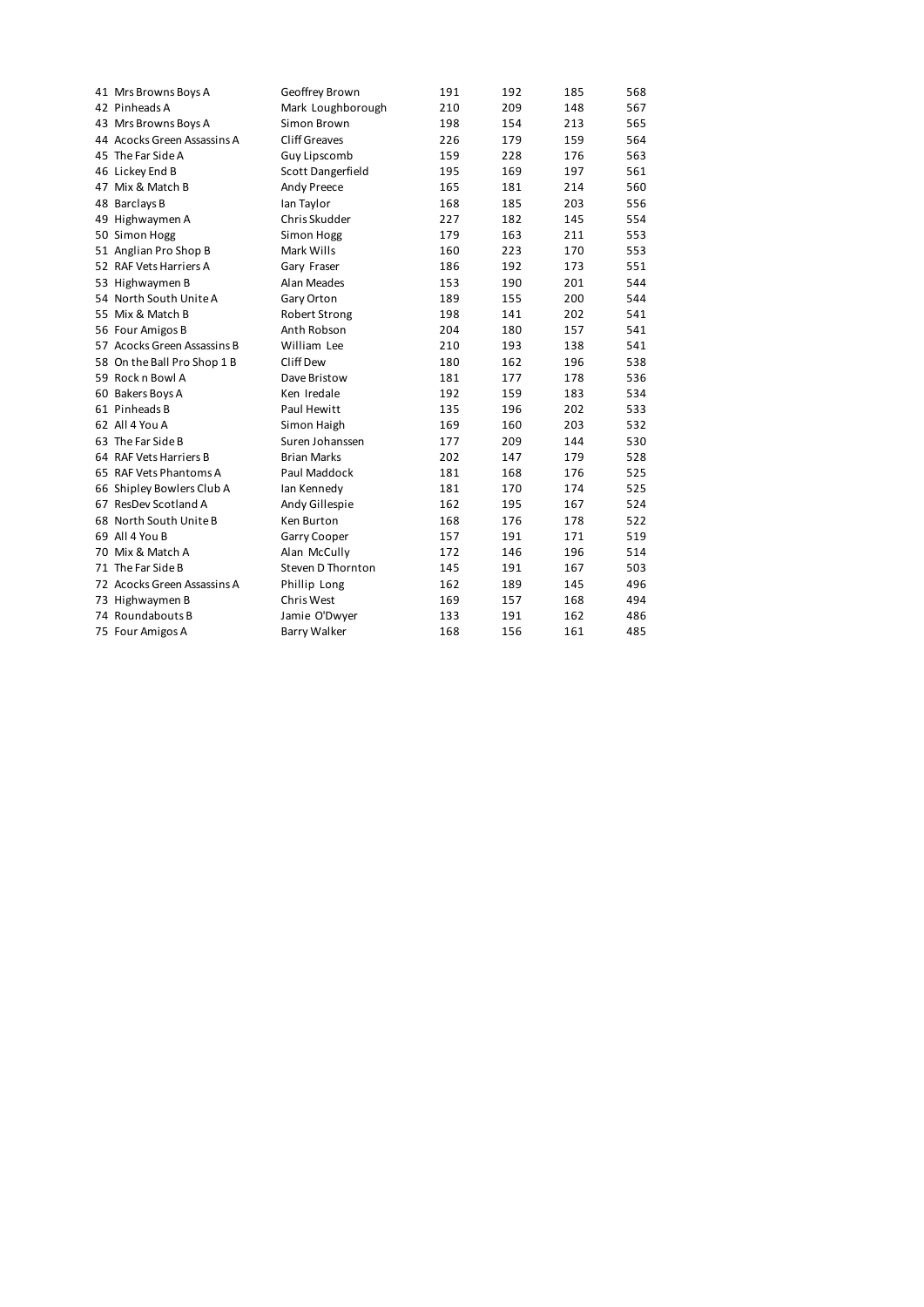#### **Final Standings (Provisional)**

#### **Open Division B Singles**

| Team                      | Bowler                | 1   | $\overline{2}$ | 3   | Series |
|---------------------------|-----------------------|-----|----------------|-----|--------|
| 1 Anglian Pro Shop A      | <b>Steve Utting</b>   | 216 | 210            | 187 | 613    |
| 2 Shipley Bowlers Club B  | Stuart England        | 184 | 191            | 236 | 611    |
| 3 Richmond Grill B        | Trevor Birch          | 175 | 213            | 216 | 604    |
| 4 Millbrook Bombardiers B | Mike Webber           | 212 | 204            | 184 | 600    |
| 5 Mild Mannered Men B     | Max Cort              | 214 | 193            | 189 | 596    |
| 6 Strike it Lucky B       | <b>Richard Parker</b> | 217 | 157            | 207 | 581    |
| 7 Scotch Mist A           | Len Clark             | 194 | 212            | 162 | 568    |
| 8 RAF Vets Harriers A     | Dave North            | 212 | 172            | 179 | 563    |
| 9 RAF Vets Phantoms B     | Andy Sinclair         | 192 | 152            | 218 | 562    |
| 10 On The Ball 2 A        | Brian Johnson         | 191 | 170            | 200 | 561    |
| 11 Mix & Match A          | Martin Green          | 171 | 168            | 214 | 553    |
| 12 Anglian Pro Shop A     | <b>Phil Punter</b>    | 190 | 190            | 164 | 544    |
| 13 Royal Flush            | Danny Graham          | 203 | 176            | 159 | 538    |
| 14 Mild Mannered Men A    | Les Keates            | 156 | 176            | 201 |        |
| 15 Richmond Grill B       | Paul LeManquais       | 157 | 186            | 187 |        |
| 16 On The Ball 2 B        | Kevin Whiting         | 179 | 197            | 149 |        |
| 17 Mild Mannered Men A    | Dave Conner           | 192 | 145            | 185 |        |
| 18 Lickey End B           | <b>Tony Brittain</b>  | 168 | 190            | 164 |        |
| 19 Richmond Grill A       | Jim Allan             | 197 | 168            | 156 |        |
| 20 Scotch Mist A          | John Coughtrie        | 145 | 171            | 181 |        |
| 21 Mild Mannered Men B    | Ian Broster           | 182 | 144            | 170 |        |
| 22 Rock n Bowl B          | Robert Yandell        | 139 | 174            | 180 |        |
| 23 RAF Vets Phantoms B    | Dave Greig            | 160 | 167            | 162 |        |
| 24 Rock n Bowl B          | Phillippe Ives        | 135 | 175            | 178 |        |
| 25 On The Ball 2 B        | Michael Rich          | 153 | 125            | 195 |        |
| 26 Rock n Bowl A          | Dave Malpas           | 149 | 141            | 159 |        |
| 27 Shipley Bowlers Club B | <b>Steve Foster</b>   | 137 | 157            | 149 |        |
| 28 Scotch Mist B          | <b>Gary Harris</b>    | 126 | 159            | 144 |        |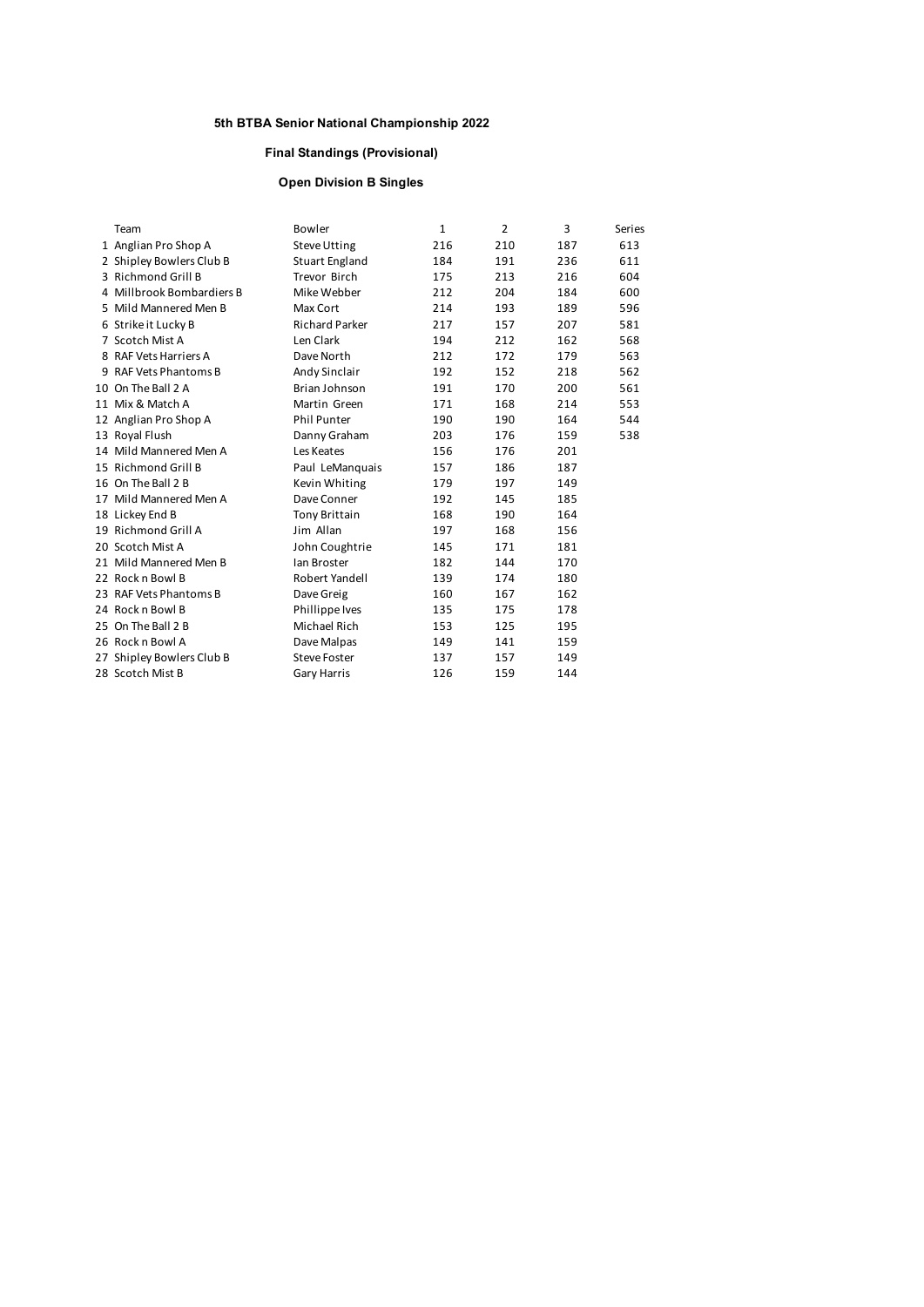#### **Final Standings (Provisional)**

#### **Ladies Division A Singles**

| Team                       | Bowler           | 1   | 2   | 3   | Series |
|----------------------------|------------------|-----|-----|-----|--------|
| 1 Senior England Ladies B  | Jan Hodge        | 145 | 203 | 227 | 575    |
| 2 ST England Ladies A      | Angie Brown      | 187 | 202 | 181 | 570    |
| 3 Ladies that Leisure A    | Lynn Squibb      | 173 | 232 | 164 | 569    |
| 4 ST England Ladies B      | Carole Orange    | 169 | 189 | 202 | 560    |
| 5 Senior England Ladies A  | Gaye McCully     | 195 | 184 | 180 | 559    |
| 6 Golden Girls A           | Anna Yang        | 213 | 178 | 157 | 548    |
| 7 RBS Proshops A           | Lynne Walker     | 172 | 180 | 188 | 540    |
| 8 Ladies that Leisure B    | Diane Johnson    | 157 | 211 | 168 | 536    |
| 9 Senior England Ladies B  | Sandra Boswell   | 161 | 190 | 165 | 516    |
| 10 Senior England Ladies A | Kimberley Oakley | 174 | 192 | 147 | 513    |
| 11 Golden Girls A          | Julia Claxton    | 170 | 159 | 182 | 511    |
| 12 ST England Ladies A     | Marsha Dalley    | 192 | 142 | 169 | 503    |
| 13 Millbrook Bombardiers A | Debbie Law       | 168 | 150 | 170 | 488    |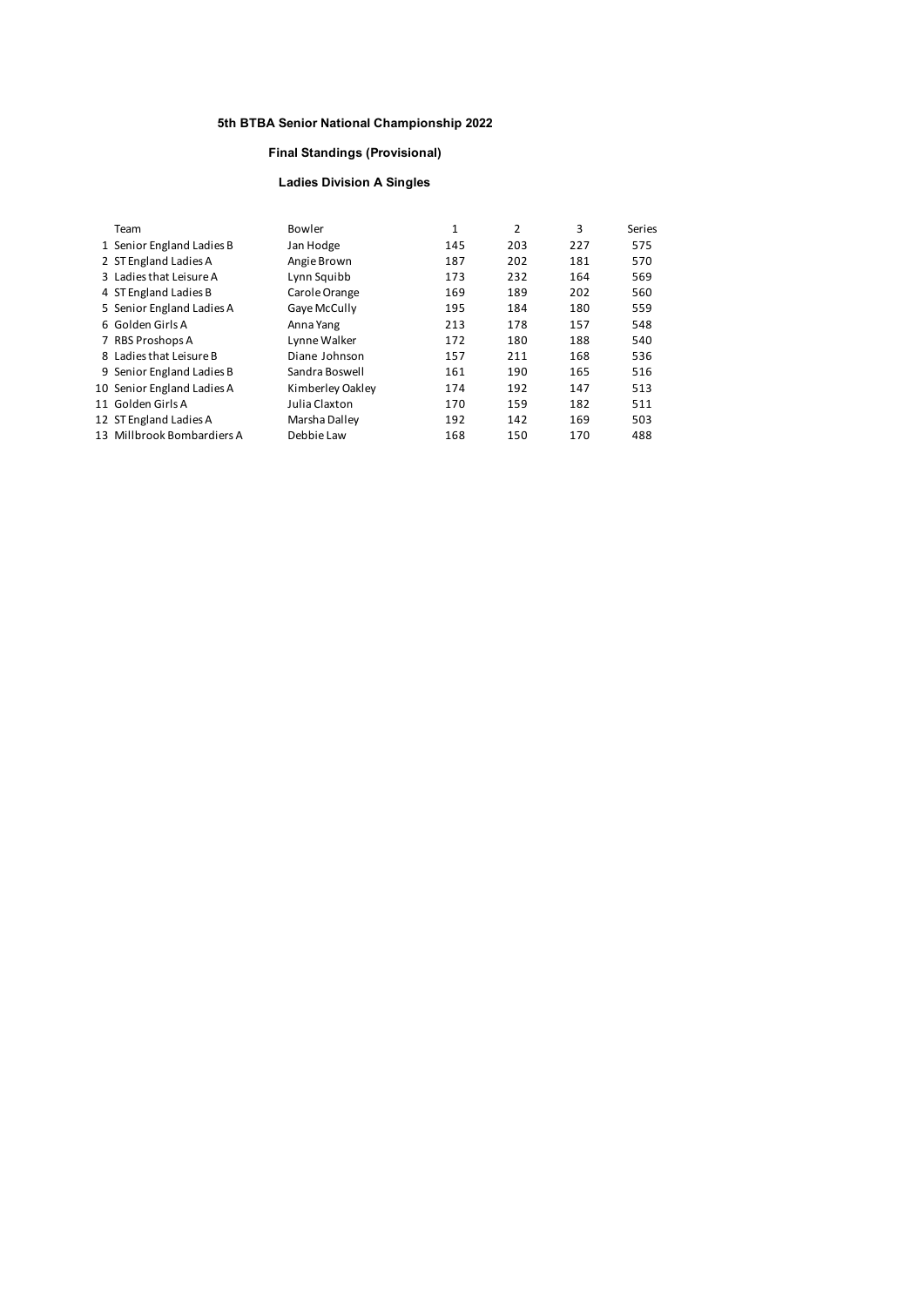#### **Final Standings (Provisional)**

#### **Ladies Division B Singles**

| Team                    | Bowler           | 1   | 2   | 3   | Series |
|-------------------------|------------------|-----|-----|-----|--------|
| 1 Pinheads B            | Dee Parker       | 169 | 191 | 190 | 550    |
| 2 Strike it Lucky A     | Hilary Cooke     | 204 | 159 | 182 | 545    |
| 3 Ladies that Leisure A | Sally-Ann Webb   | 198 | 169 | 157 | 524    |
| 4 Strike it Lucky A     | Julie Johanssen  | 159 | 211 | 153 | 523    |
| 5 Ladies that Leisure B | Liz Griffin      | 173 | 163 | 159 | 495    |
| 6 Golden Girls B        | Liz Gove         | 179 | 145 | 167 | 491    |
| 7 Bowling Stones B      | Lynn Coughtrie   | 140 | 173 | 146 | 459    |
| 8 Scotch Mist B         | Louise Gillespie | 141 | 126 | 153 | 420    |
| 9 Golden Girls B        | Joan Taylor      | 110 | 128 | 126 | 364    |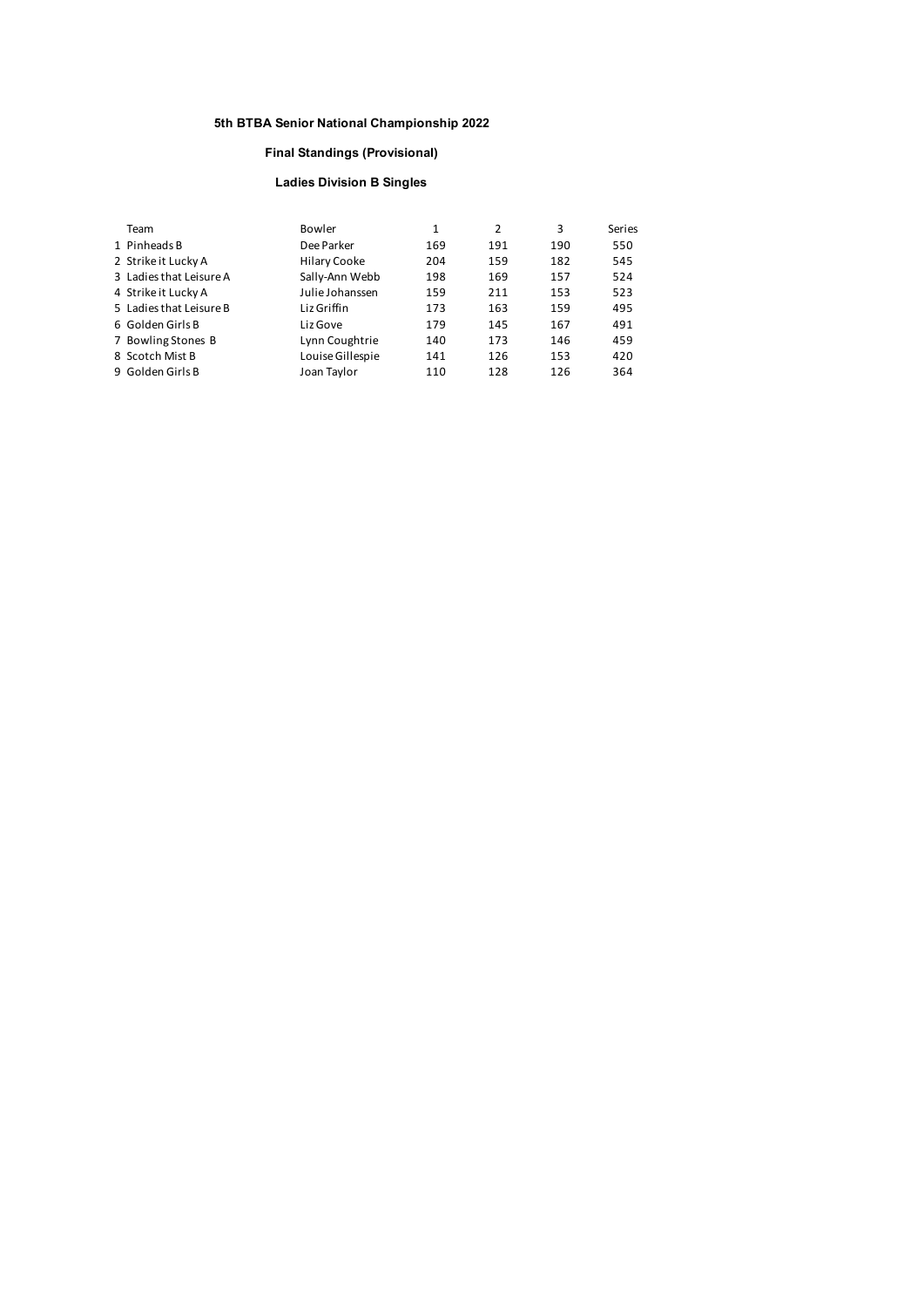#### **Final Standings (Provisional)**

#### **Open Super Seniors Singles**

| Team                        | Bowler                 | $\mathbf{1}$ | $\overline{2}$ | 3   | Series |
|-----------------------------|------------------------|--------------|----------------|-----|--------|
| 1 Millbrook Bombardiers B   | Mike Sykes             | 219          | 232            | 211 | 662    |
| 2 Four Amigos A             | Kim Johnson            | 193          | 279            | 187 | 659    |
| 3 On the Ball Pro Shop 1 A  | <b>Steve Carnall</b>   | 217          | 206            | 223 | 646    |
| 4 Paul Walker               | Paul Walker            | 192          | 213            | 233 | 638    |
| 5 ResDev Scotland B         | Jack Smith             | 238          | 181            | 213 | 632    |
| 6 RAF Vets Phantoms A       | <b>Martin Clements</b> | 256          | 171            | 202 | 629    |
| 7 Richmond Grill A          | Maurie Phillott        | 185          | 214            | 217 | 616    |
| 8 Shipley Bowlers Club B    | Stuart England         | 184          | 191            | 236 | 611    |
| 9 Richmond Grill B          | <b>Trevor Birch</b>    | 175          | 213            | 216 | 604    |
| 10 Lickey End A             | Steve Donowski         | 213          | 212            | 178 | 603    |
| 11 Millbrook Bombardiers B  | Mike Webber            | 212          | 204            | 184 | 600    |
| 12 RAF Vets Harriers B      | Andy Mercer            | 221          | 170            | 204 | 595    |
| 13 RBS Proshops A           | Lol Ellis              | 203          | 201            | 189 | 593    |
| 14 The Far Side A           | <b>Russell Scott</b>   | 201          | 191            | 196 | 588    |
| 15 North South Unite B      | John Strettle          | 235          | 199            | 151 | 585    |
| 16 Bakers Boys A            | Dave Rawding           | 190          | 183            | 211 | 584    |
| 17 Lickey End A             | Jeff Gilbert           | 178          | 195            | 205 | 578    |
| 18 Anglian Pro Shop B       | Keith Hodge            | 201          | 182            | 189 | 572    |
| 19 Shipley Bowlers Club A   | John Lawless           | 193          | 170            | 206 | 569    |
| 20 Mrs Browns Boys A        | Geoffrey Brown         | 191          | 192            | 185 | 568    |
| 21 Scotch Mist A            | Len Clark              | 194          | 212            | 162 | 568    |
| 22 Barclays B               | Mike Bergquist         | 190          | 162            | 214 | 566    |
| 23 The Far Side A           | Guy Lipscomb           | 159          | 228            | 176 | 563    |
| 24 Highwaymen A             | Chris Skudder          | 227          | 182            | 145 | 554    |
| 25 Barclays A               | Tony Imren             | 173          | 202            | 172 | 547    |
| 26 Roundabouts B            | <b>Steve Giddens</b>   | 176          | 173            | 195 | 544    |
| 27 Anglian Pro Shop A       | <b>Phil Punter</b>     | 190          | 190            | 164 | 544    |
| 28 On the Ball Pro Shop 1 B | Cliff Dew              | 180          | 162            | 196 | 538    |
| 29 Rock n Bowl A            | Dave Bristow           | 181          | 177            | 178 | 536    |
| 30 Bakers Boys A            | Ken Iredale            | 192          | 159            | 183 | 534    |
| 31 Richmond Grill B         | Paul LeManquais        | 157          | 186            | 187 | 530    |
| 32 Shipley Bowlers Club A   | Ian Kennedy            | 181          | 170            | 174 | 525    |
| 33 North South Unite B      | Ken Burton             | 168          | 176            | 178 | 522    |
| 34 Richmond Grill A         | Jim Allan              | 197          | 168            | 156 | 521    |
| 35 Bowling Stones A         | Les Taylor             | 198          | 129            | 189 | 516    |
| 36 Barclays A               | <b>Chris Harris</b>    | 192          | 168            | 148 | 508    |
| 37 Rock n Bowl B            | Robert Yandell         | 139          | 174            | 180 | 493    |
| 38 Rock n Bowl B            | Phillippe Ives         | 135          | 175            | 178 | 488    |
| 39 Roundabouts A            | Ray Lay                | 113          | 179            | 166 | 458    |
| 40 Shipley Bowlers Club B   | <b>Steve Foster</b>    | 137          | 157            | 149 | 443    |
|                             |                        |              |                |     |        |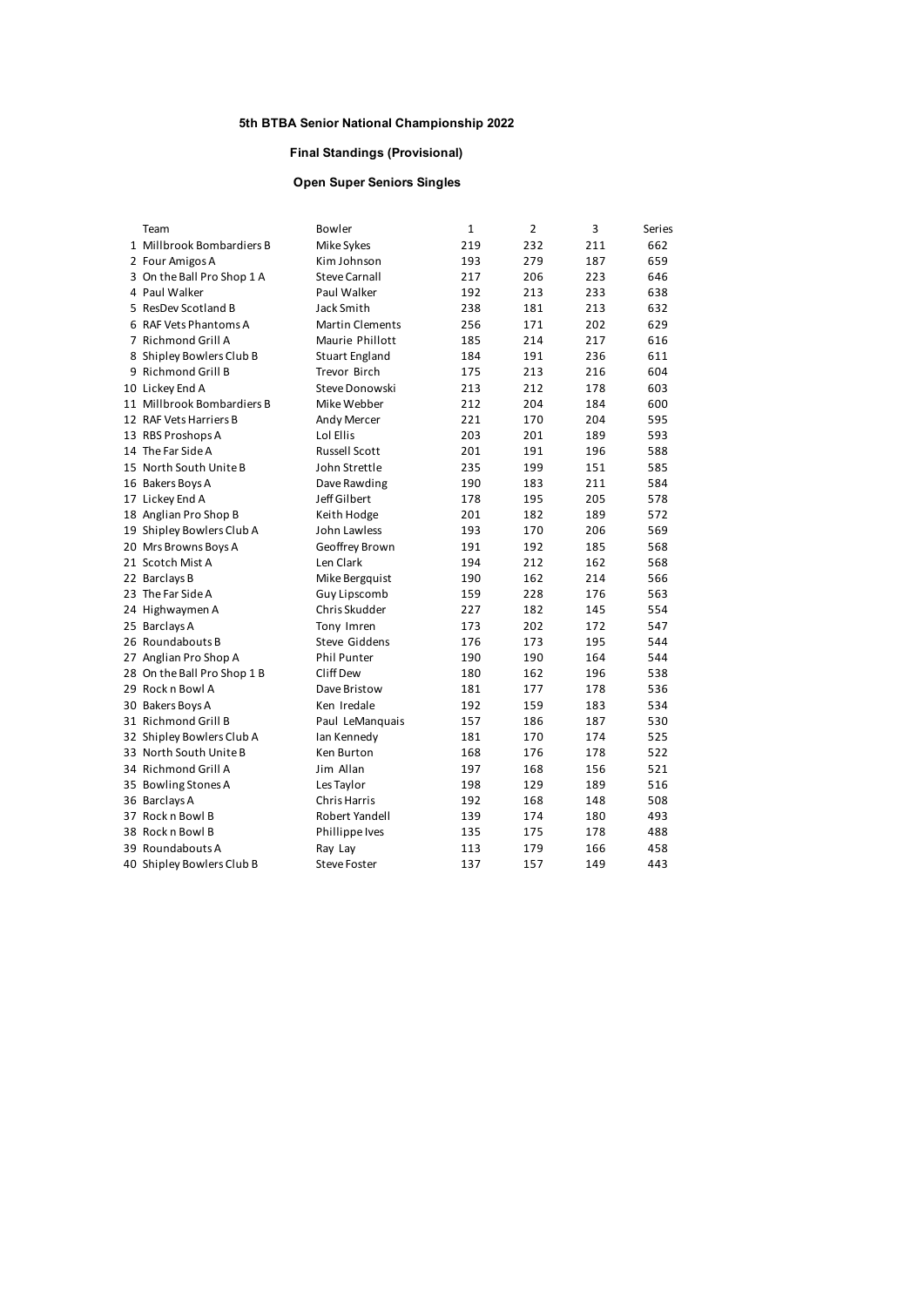#### **Final Standings (Provisional)**

#### **Ladies Super Seniors Singles**

| Team                       | Bowler          | 1   | 2   | 3   | Series |
|----------------------------|-----------------|-----|-----|-----|--------|
| 1 Senior England Ladies B  | Jan Hodge       | 145 | 203 | 227 | 575    |
| 2 Ladies that Leisure A    | Lynn Squibb     | 173 | 232 | 164 | 569    |
| 3 ST England Ladies B      | Carole Orange   | 169 | 189 | 202 | 560    |
| 4 Strike it Lucky A        | Hilary Cooke    | 204 | 159 | 182 | 545    |
| 5 Ladies that Leisure B    | Diane Johnson   | 157 | 211 | 168 | 536    |
| 6 Golden Girls A           | Julia Claxton   | 170 | 159 | 182 | 511    |
| 7 Ladies that Leisure B    | Liz Griffin     | 173 | 163 | 159 | 495    |
| 8 Golden Girls B           | Liz Gove        | 179 | 145 | 167 | 491    |
| 9 ST England Ladies B      | Sandra Simmonds | 122 | 194 | 172 | 488    |
| 10 Millbrook Bombardiers A | Debbie Law      | 168 | 150 | 170 | 488    |
| 11 Bowling Stones A        | Carol Barter    | 149 | 163 | 128 | 440    |
| 12 Golden Girls B          | Joan Taylor     | 110 | 128 | 126 | 364    |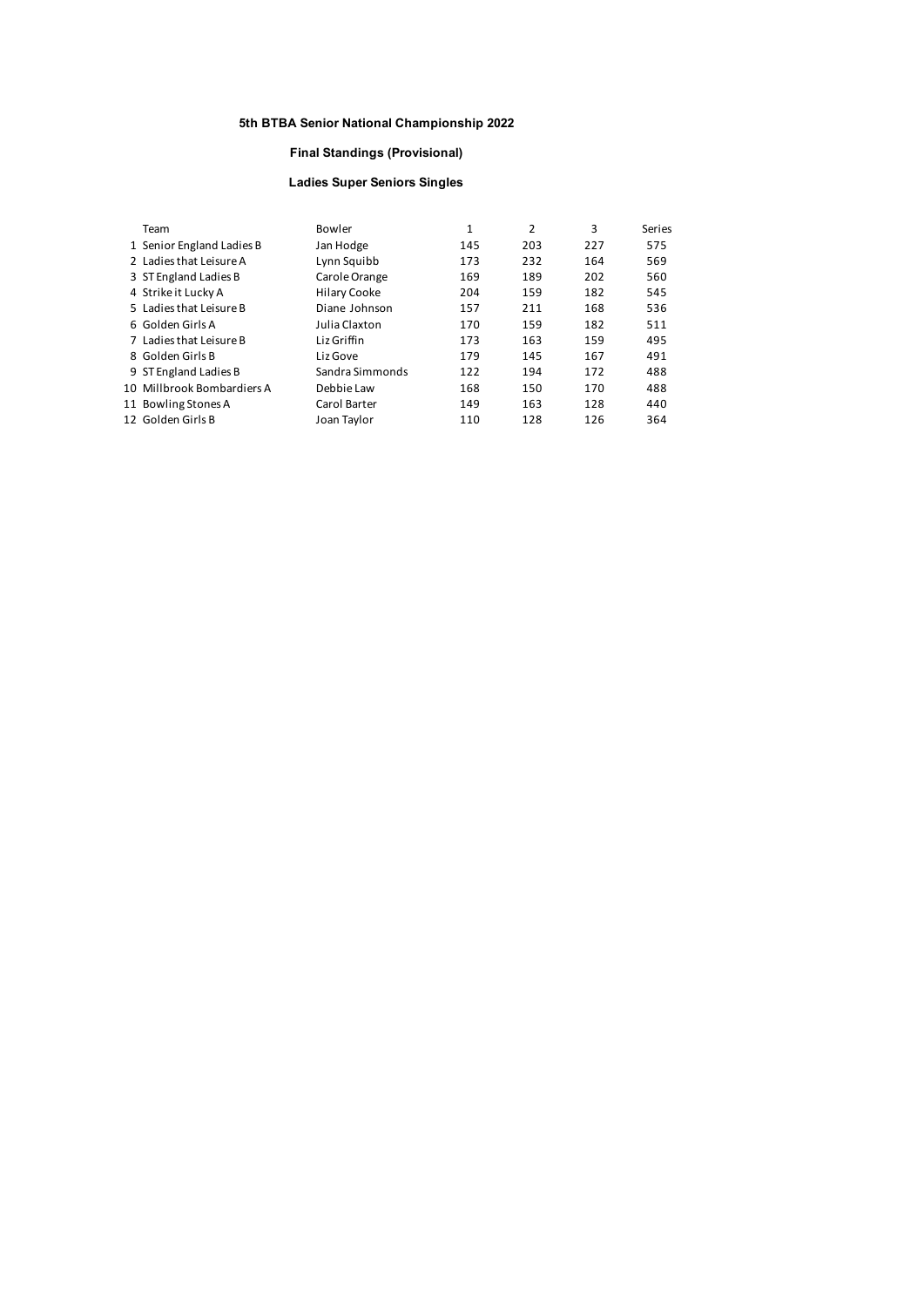## **Final Standings (Provisional)**

# **Open Division A Doubles**

| Pos. | <b>Team</b>                 | 1   | 2   | 3   | <b>Series</b> |
|------|-----------------------------|-----|-----|-----|---------------|
|      | 1 On the Ball Pro Shop 1 A  | 472 | 453 | 522 | 1447          |
|      | 2 On the Ball Pro Shop 1 B  | 419 | 494 | 458 | 1371          |
|      | 3 ResDev Scotland B         | 433 | 450 | 455 | 1338          |
|      | 4 Mrs Browns Boys B         | 402 | 397 | 518 | 1317          |
|      | 5 The Far Side A            | 432 | 399 | 472 | 1303          |
|      | 6 Four Amigos A             | 360 | 446 | 460 | 1266          |
|      | 7 Shipley Bowlers Club A    | 392 | 458 | 409 | 1259          |
|      | 8 All 4 You A               | 448 | 413 | 395 | 1256          |
|      | 9 North South Unite A       | 423 | 402 | 420 | 1245          |
|      | 10 Chronologically Gifted B | 401 | 397 | 429 | 1227          |
|      | 11 All 4 You B              | 382 | 386 | 456 | 1224          |
|      | 12 RBS Proshops B           | 463 | 328 | 430 | 1221          |
|      | 13 Chronologically Gifted A | 382 | 452 | 385 | 1219          |
|      | 14 ResDev Scotland A        | 392 | 390 | 421 | 1203          |
|      | 15 North South Unite B      | 411 | 373 | 412 | 1196          |
|      | 16 RAF Vets Phantoms A      | 404 | 405 | 366 | 1175          |
|      | 17 Bakers Boys B            | 297 | 447 | 421 | 1165          |
|      | 18 Pinheads A               | 368 | 420 | 373 | 1161          |
|      | 19 RBS Proshops A           | 387 | 350 | 419 | 1156          |
|      | 20 The Far Side B           | 317 | 450 | 379 | 1146          |
|      | 21 Roundabouts A            | 377 | 404 | 364 | 1145          |
|      | 22 Acocks Green Assassins A | 392 | 350 | 402 | 1144          |
|      | 23 RAF Vets Harriers B      | 390 | 375 | 377 | 1142          |
|      | 24 Strike it Lucky B        | 399 | 380 | 359 | 1138          |
|      | 25 Mix & Match A            | 365 | 394 | 377 | 1136          |
|      | 26 Anglian Pro Shop B       | 385 | 328 | 417 | 1130          |
|      | 27 Highwaymen B             | 373 | 384 | 372 | 1129          |
|      | 28 Mix & Match B            | 359 | 405 | 356 | 1120          |
|      | 29 RAF Vets Harriers A      | 378 | 342 | 398 | 1118          |
|      | 30 Royal Flush              | 319 | 339 | 451 | 1109          |
|      | 31 Lickey End B             | 408 | 336 | 349 | 1093          |
|      | 32 On The Ball 2 A          | 377 | 374 | 325 | 1076          |
|      | 33 Mrs Browns Boys A        | 365 | 311 | 378 | 1054          |
|      | 34 Acocks Green Assassins B | 378 | 321 | 340 | 1039          |
|      | 35 Four Amigos B            | 323 | 334 | 346 | 1003          |
|      | 36 Highwaymen A             | 310 | 302 | 381 | 993           |
|      | 37 Roundabouts B            | 311 | 372 | 270 | 953           |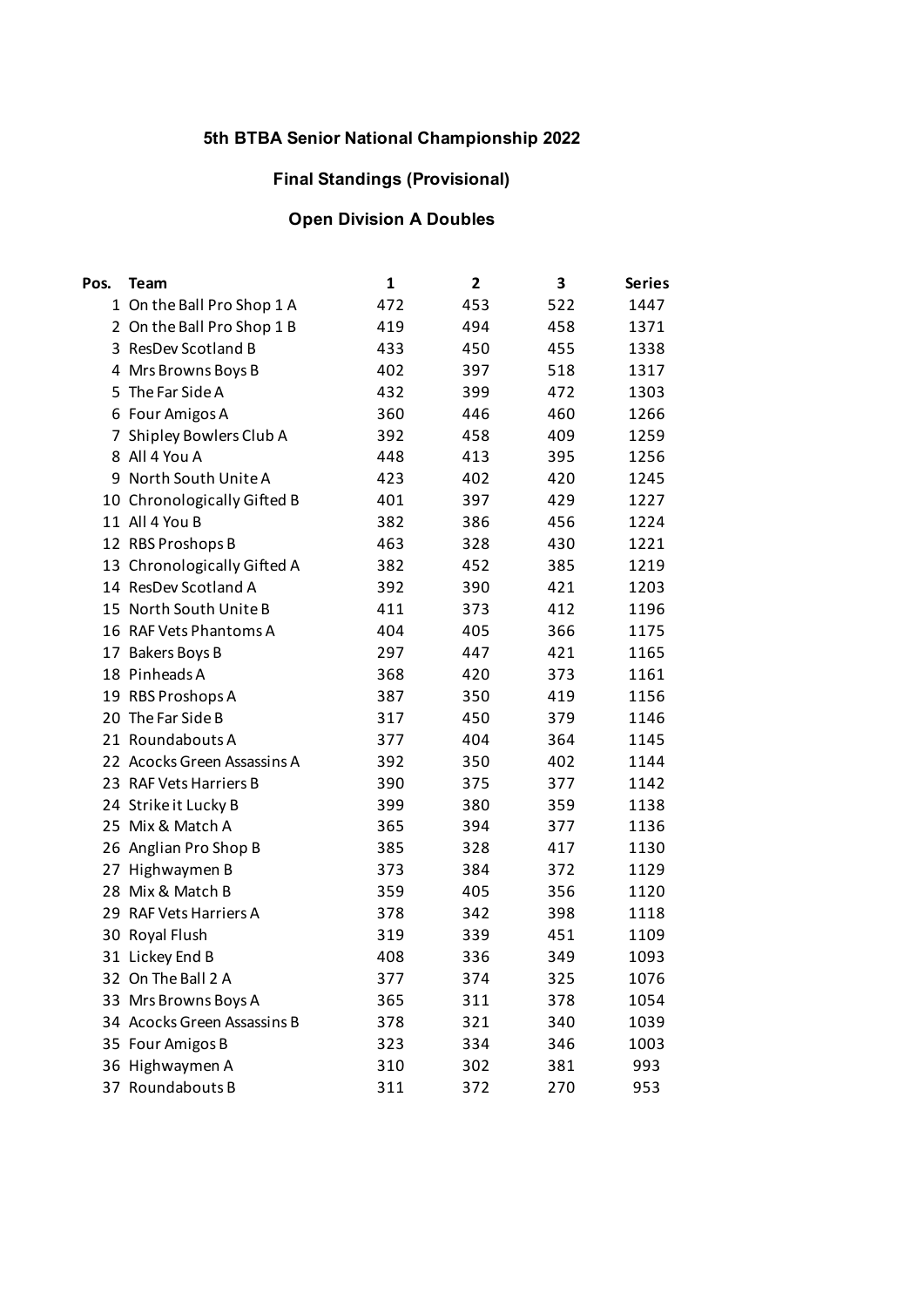## **Final Standings (Provisional)**

# **Open Division B Doubles**

| Team               | 1                                                                                                                                                                                                                                                                                                                                                                        | $\overline{2}$ | 3   | <b>Series</b> |
|--------------------|--------------------------------------------------------------------------------------------------------------------------------------------------------------------------------------------------------------------------------------------------------------------------------------------------------------------------------------------------------------------------|----------------|-----|---------------|
|                    | 395                                                                                                                                                                                                                                                                                                                                                                      | 417            | 391 | 1203          |
|                    | 365                                                                                                                                                                                                                                                                                                                                                                      | 384            | 437 | 1186          |
|                    | 428                                                                                                                                                                                                                                                                                                                                                                      | 396            | 355 | 1179          |
| Anglian Pro Shop A | 337                                                                                                                                                                                                                                                                                                                                                                      | 393            | 411 | 1141          |
|                    | 365                                                                                                                                                                                                                                                                                                                                                                      | 329            | 429 | 1123          |
|                    | 312                                                                                                                                                                                                                                                                                                                                                                      | 384            | 366 | 1062          |
|                    | 374                                                                                                                                                                                                                                                                                                                                                                      | 325            | 350 | 1049          |
|                    | 345                                                                                                                                                                                                                                                                                                                                                                      | 323            | 355 | 1023          |
|                    | 343                                                                                                                                                                                                                                                                                                                                                                      | 341            | 339 | 1023          |
|                    | 316                                                                                                                                                                                                                                                                                                                                                                      | 324            | 378 | 1018          |
|                    | 278                                                                                                                                                                                                                                                                                                                                                                      | 385            | 351 | 1014          |
|                    | 332                                                                                                                                                                                                                                                                                                                                                                      | 328            | 351 | 1011          |
|                    | 324                                                                                                                                                                                                                                                                                                                                                                      | 319            | 329 | 972           |
|                    | 300                                                                                                                                                                                                                                                                                                                                                                      | 312            | 342 | 954           |
|                    | 313                                                                                                                                                                                                                                                                                                                                                                      | 327            | 288 | 928           |
|                    | 291                                                                                                                                                                                                                                                                                                                                                                      | 274            | 316 | 881           |
|                    | 183                                                                                                                                                                                                                                                                                                                                                                      | 236            | 199 | 618           |
|                    | 1 RAF Vets Phantoms B<br>2 Mild Mannered Men B<br>3 Richmond Grill B<br>5 Rock n Bowl A<br>6 On The Ball 2 B<br>7 Millbrook Bombardiers A<br>8 Scotch Mist A<br>9 Richmond Grill A<br>10 Pinheads B<br>11 Barclays B<br>12 Mild Mannered Men A<br>13 Rock n Bowl B<br>14 Bowling Stones B<br>15 Shipley Bowlers Club B<br>16 Scotch Mist B<br>17 Millbrook Bombardiers B |                |     |               |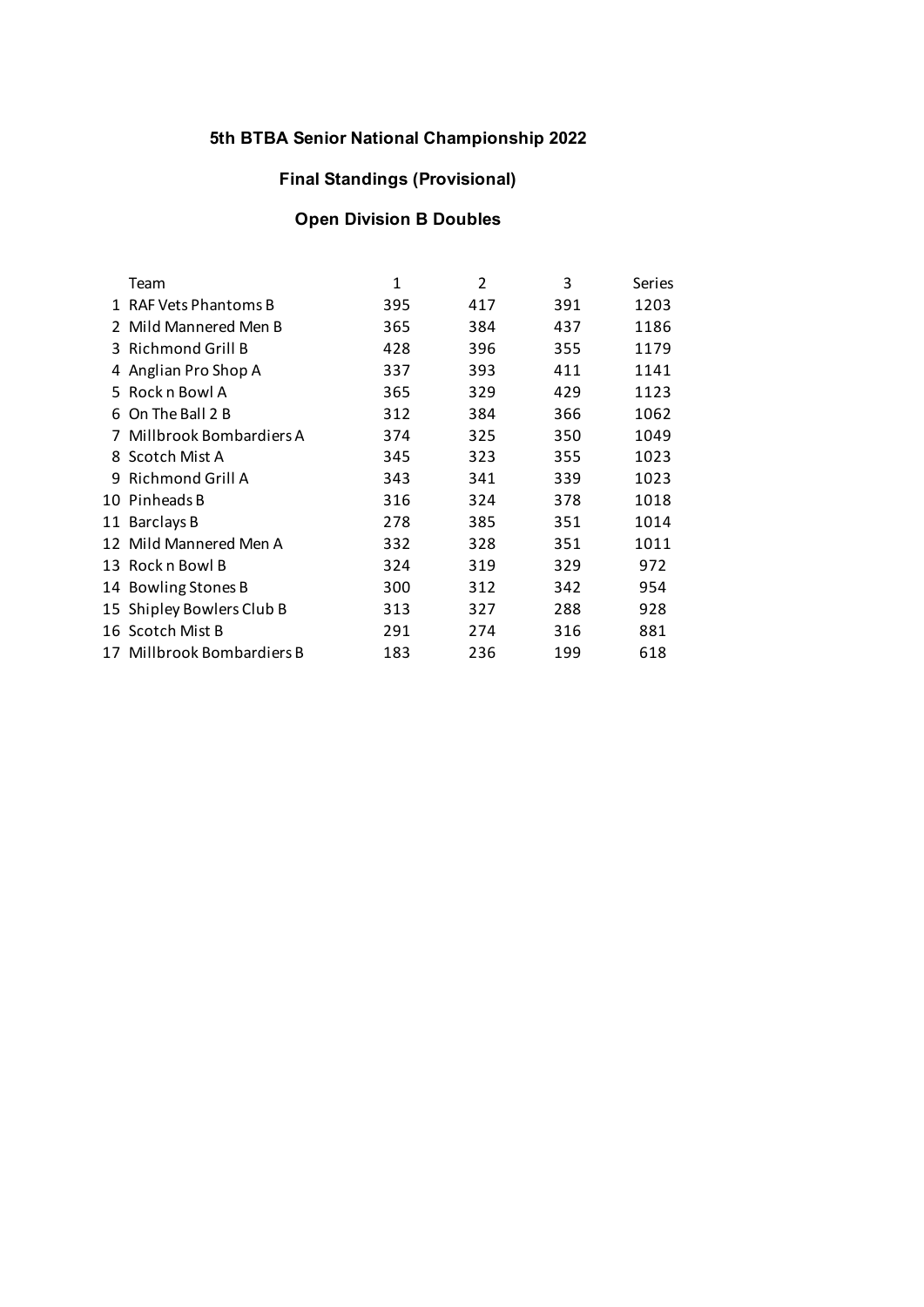## **Final Standings (Provisional)**

## **Ladies Division A Doubles**

| Team                      | 1   | 2   | 3   | Series |
|---------------------------|-----|-----|-----|--------|
| 1 Senior England Ladies A | 423 | 367 | 369 | 1159   |
| 2 ST England Ladies A     | 381 | 374 | 359 | 1114   |
| 3 Ladies that Leisure B   | 380 | 325 | 318 | 1023   |
| 4 Ladies that Leisure A   | 323 | 311 | 319 | 953    |
| 5 Golden Girls A          | 317 | 277 | 330 | 924    |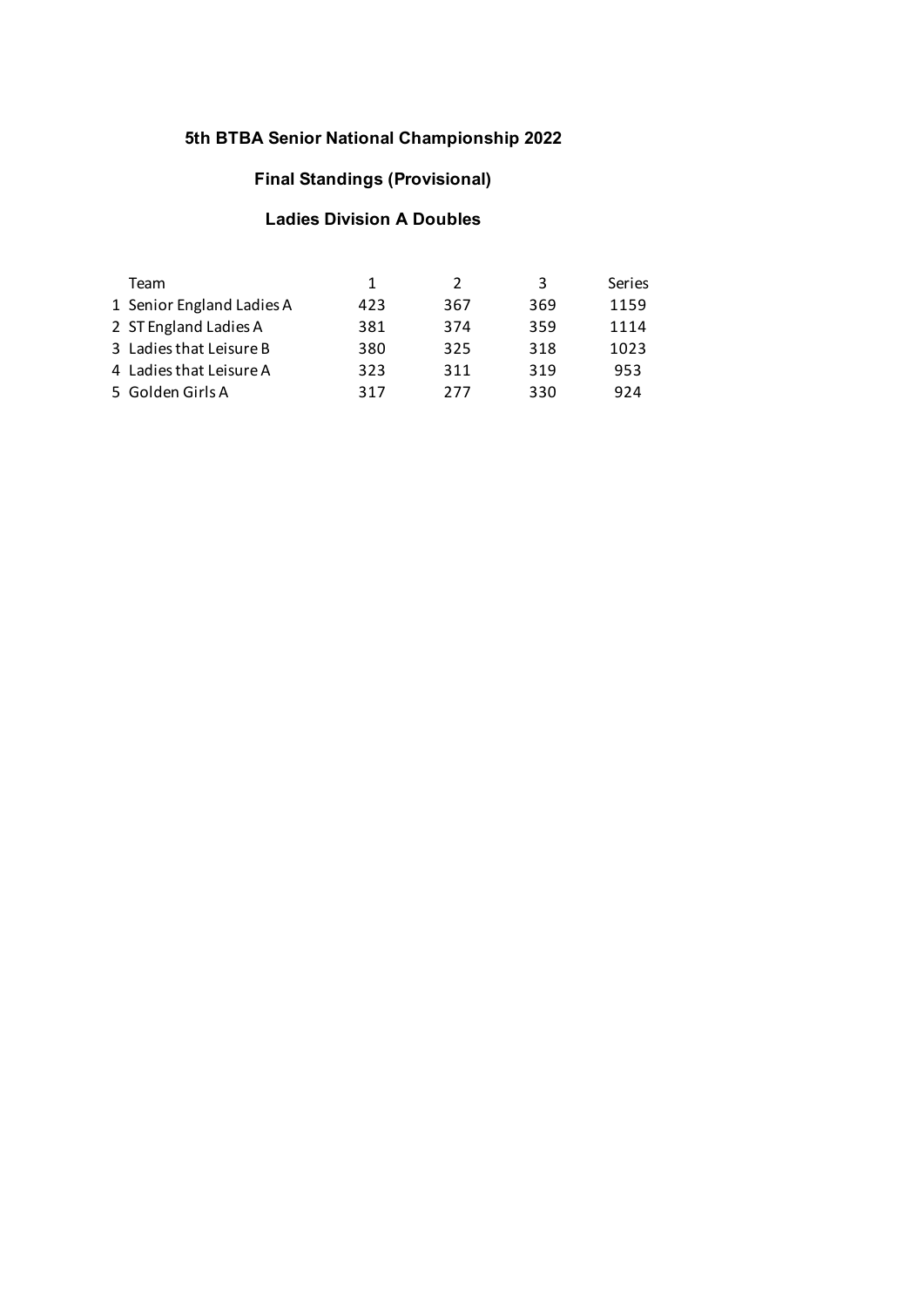## **Final Standings (Provisional)**

## **Ladies Division B Doubles**

| Team                      |     |     | 3   | <b>Series</b> |
|---------------------------|-----|-----|-----|---------------|
| 1 Senior England Ladies B | 349 | 345 | 390 | 1084          |
| 2 Strike it Lucky A       | 293 | 285 | 301 | 879           |
| 3 Golden Girls B          | 281 | 259 | 282 | 822           |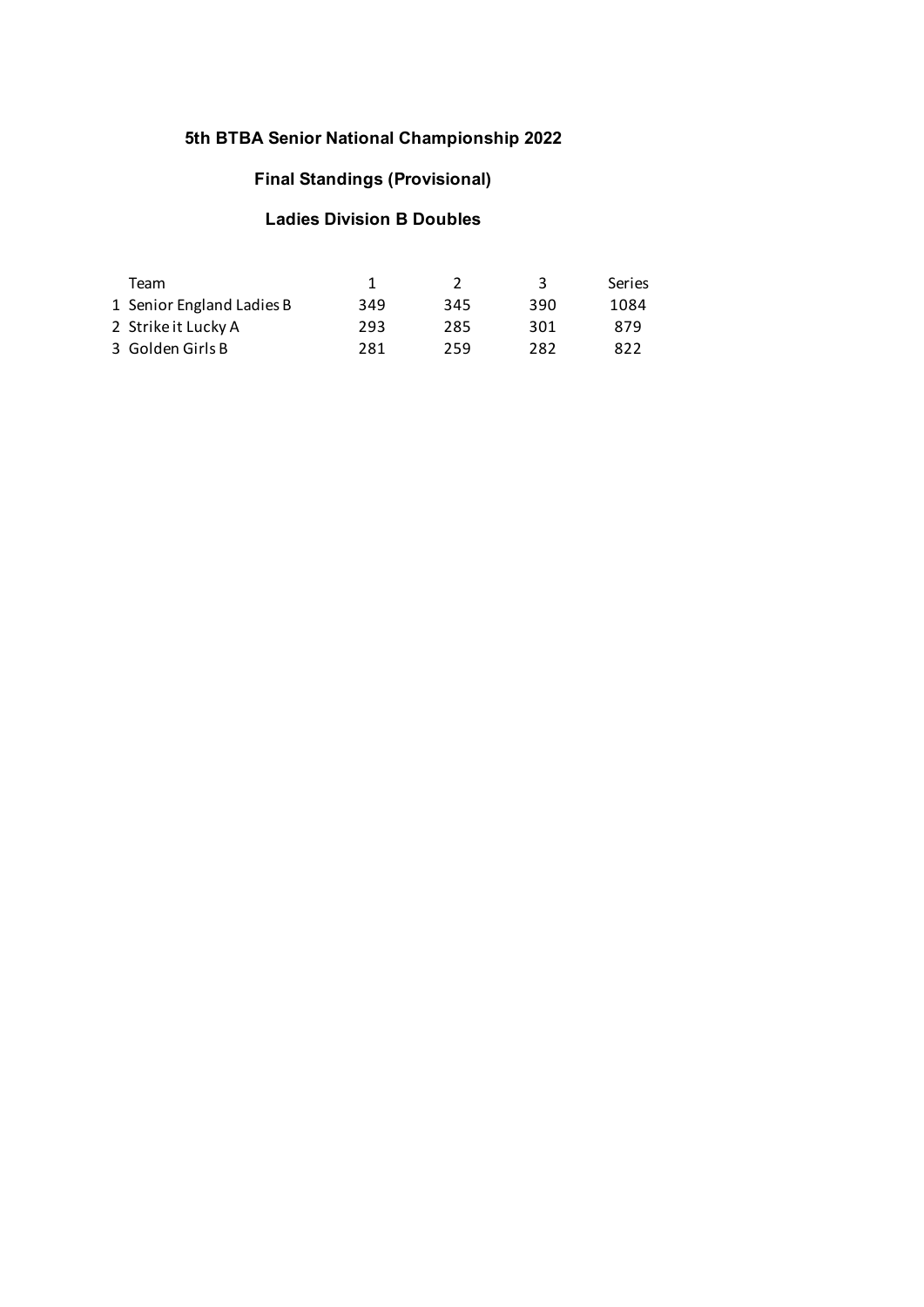## **Final Standings (Provisional)**

# **Open Super Seniors Doubles**

| Team                      | 1   | 2   | 3   | Series |
|---------------------------|-----|-----|-----|--------|
|                           |     |     |     |        |
| 1 The Far Side A          | 432 | 399 | 472 | 1303   |
| 2 Shipley Bowlers Club A  | 392 | 458 | 409 | 1259   |
| 3 North South Unite B     | 411 | 373 | 412 | 1196   |
| 4 Millbrook Bombardiers B | 409 | 416 | 365 | 1190   |
| 5 Richmond Grill B        | 428 | 396 | 355 | 1179   |
| 6 Bakers Boys A           | 353 | 383 | 416 | 1152   |
| 7 Barclays A              | 372 | 374 | 392 | 1138   |
| 8 Lickey End A            | 402 | 351 | 346 | 1099   |
| 9 Bowling Stones A        | 381 | 339 | 354 | 1074   |
| 10 Richmond Grill A       | 343 | 341 | 339 | 1023   |
| 11 Rock n Bowl B          | 324 | 319 | 329 | 972    |
|                           |     |     |     |        |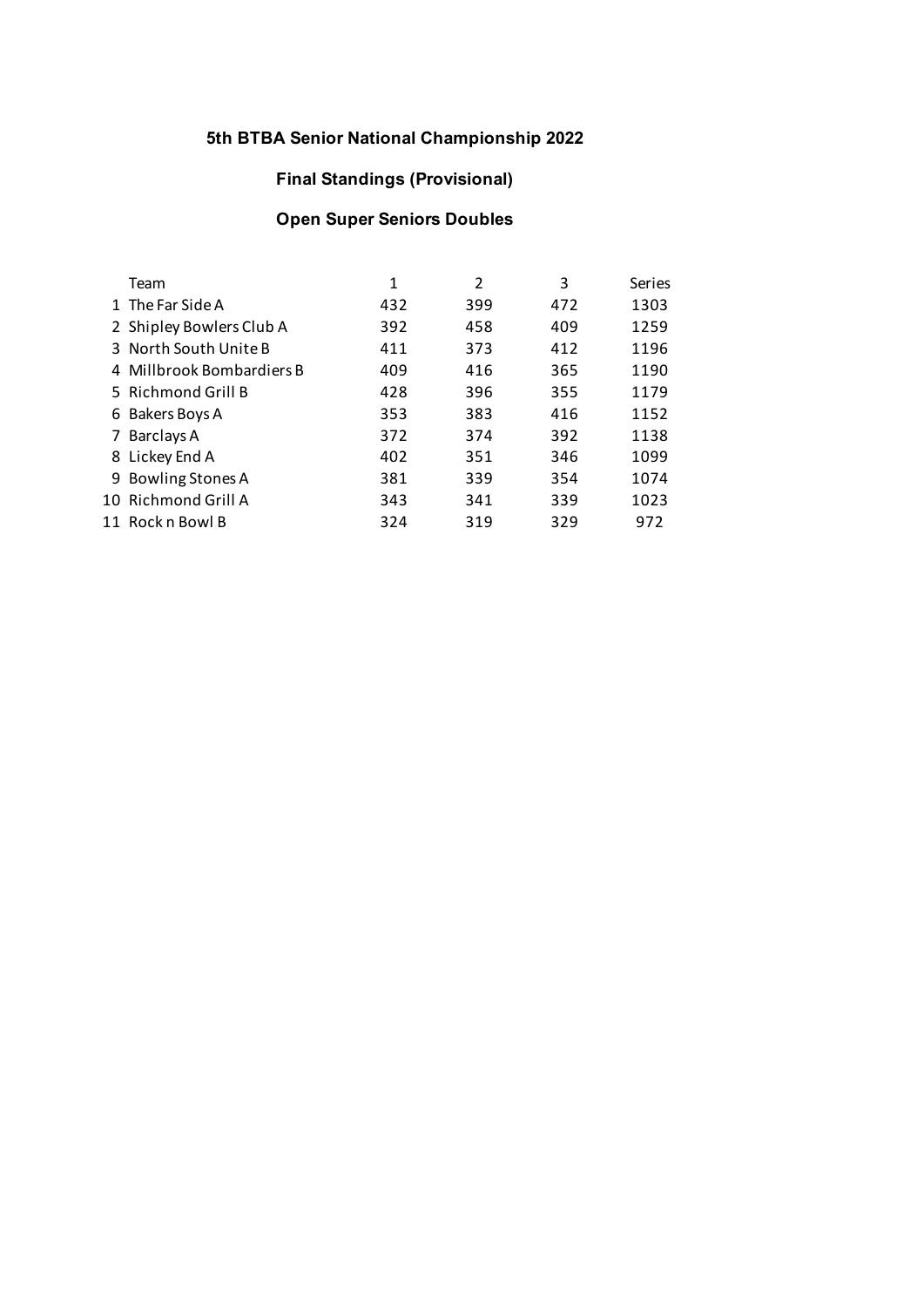## **Final Standings (Provisional)**

# **Ladies Super Seniors Doubles**

| Team                    |     |     | 3   | <b>Series</b> |
|-------------------------|-----|-----|-----|---------------|
| 1 ST England Ladies B   | 347 | 372 | 330 | 1049          |
| 2 Ladies that Leisure B | 380 | 325 | 318 | 1023          |
| 3 Golden Girls B        | 281 | 259 | 282 | 822           |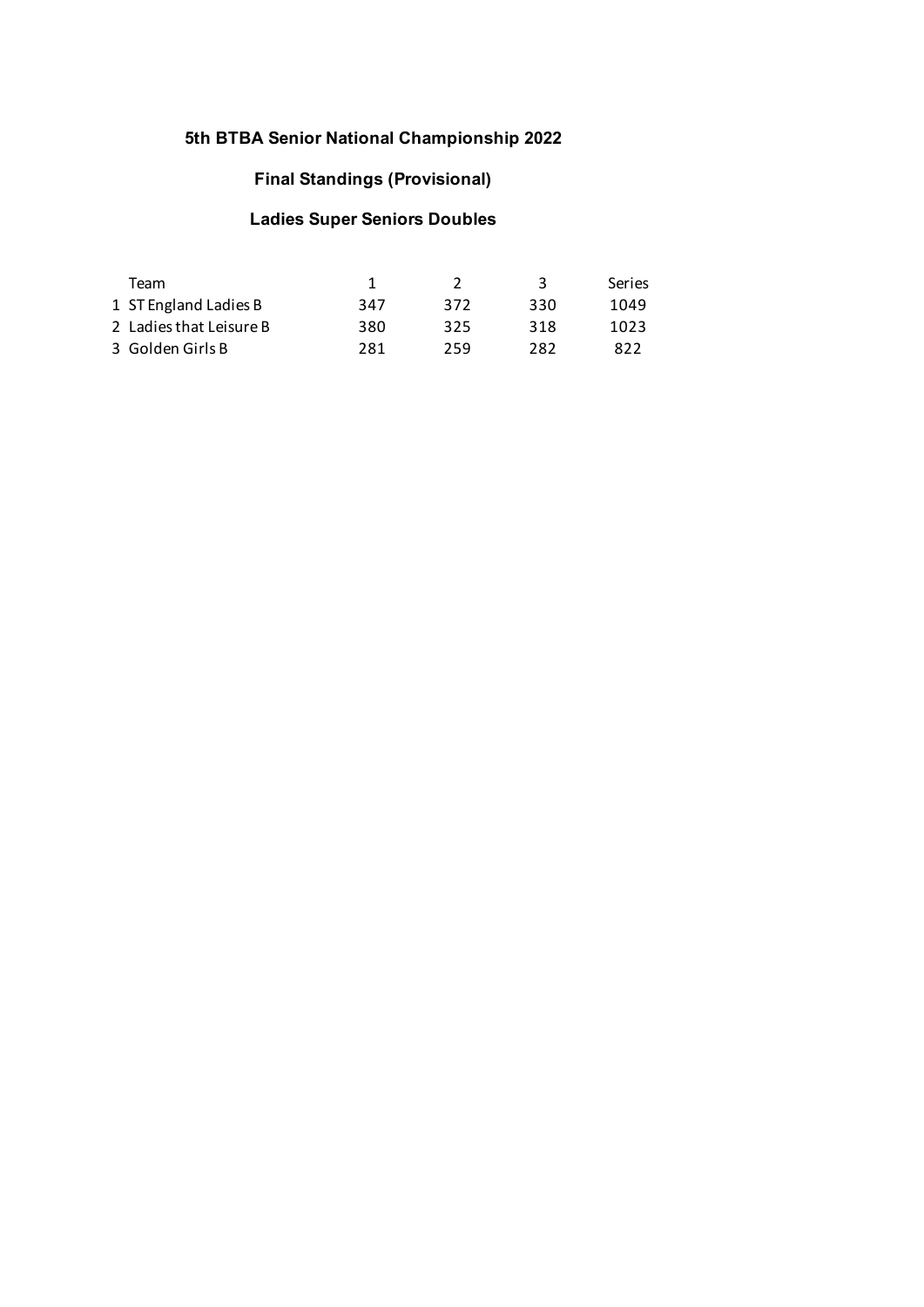# **` Final Standings (Provisional)**

# **Open Division A Team**

|    | Pos. Team                 | $\mathbf{1}$ | 2    | 3   | Series |
|----|---------------------------|--------------|------|-----|--------|
| 1  | On the Ball Pro Shop 1    | 823          | 1001 | 812 | 2636   |
|    | 2 Mrs Brown's Boys        | 856          | 818  | 805 | 2479   |
| 3  | The Far Side              | 817          | 906  | 755 | 2478   |
| 4  | <b>Bakers Boys</b>        | 853          | 866  | 737 | 2456   |
| 5. | All 4 You                 | 783          | 781  | 826 | 2390   |
| 6  | Four Amigos               | 767          | 838  | 771 | 2376   |
| 7  | Highwaymen                | 821          | 767  | 773 | 2361   |
|    | 8 Chronologically Gifted  | 688          | 804  | 816 | 2308   |
| 9  | <b>RBS Proshops</b>       | 746          | 815  | 734 | 2295   |
| 10 | <b>RAF Vets Harriers</b>  | 686          | 767  | 833 | 2286   |
| 11 | Roundabouts               | 833          | 701  | 745 | 2279   |
|    | 12 RAF Vets Phantoms      | 764          | 756  | 726 | 2246   |
| 13 | ResDev Scotland           | 730          | 744  | 766 | 2240   |
|    | 14 Lickey End             | 708          | 753  | 756 | 2217   |
|    | 15 Anglian Pro Shop       | 691          | 703  | 802 | 2196   |
|    | 16 Acocks Green Assassins | 744          | 750  | 700 | 2194   |
|    | 17 Pinheads               | 661          | 769  | 729 | 2159   |
|    | 18 Mix & Match            | 693          | 736  | 675 | 2104   |
|    | 19 North South Unite      | 644          | 694  | 739 | 2077   |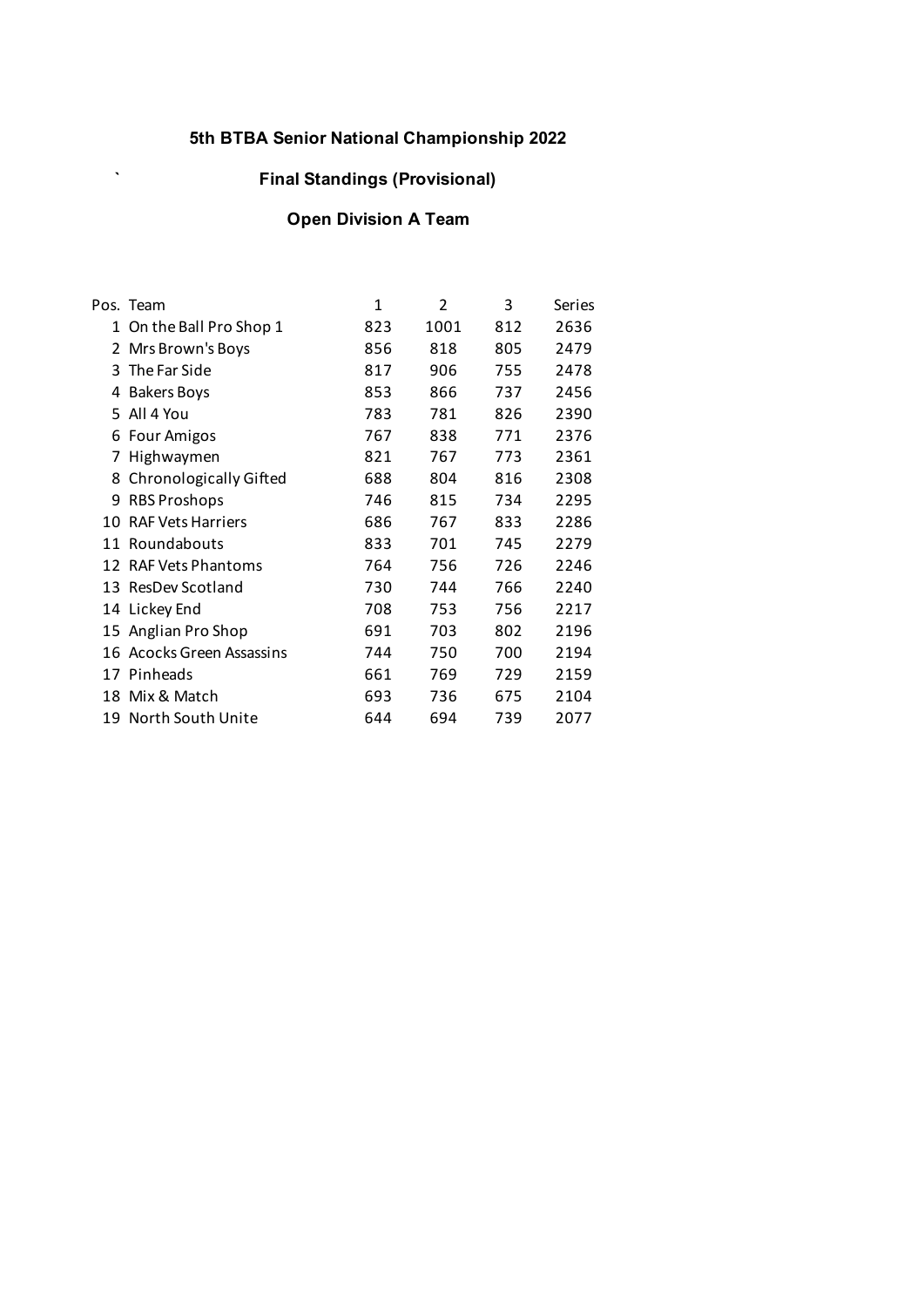## **Final Standings (Provisional)**

# **Open Division B Team**

| Pos. Team               | 1   | $\mathfrak{p}$ | 3   | Series |
|-------------------------|-----|----------------|-----|--------|
| 1 Richmond Grill        | 722 | 710            | 784 | 2216   |
| 2 Strike it Lucky       | 672 | 667            | 873 | 2212   |
| 3 On The Ball 2         | 754 | 783            | 668 | 2205   |
| 4 Mild Mannered Men     | 737 | 715            | 750 | 2202   |
| 5 Shipley Bowlers Club  | 678 | 736            | 757 | 2171   |
| 6 Barclays              | 668 | 701            | 756 | 2125   |
| 7 Millbrook Bombardiers | 664 | 719            | 714 | 2097   |
| 8 Rock n Bowl           | 563 | 736            | 754 | 2053   |
| 9 Bowling Stones        | 754 | 662            | 631 | 2047   |
| 10 Scotch Mist          | 746 | 623            | 652 | 2021   |
| 11 Royal Flush          | 334 | 408            | 373 | 1115   |
|                         |     |                |     |        |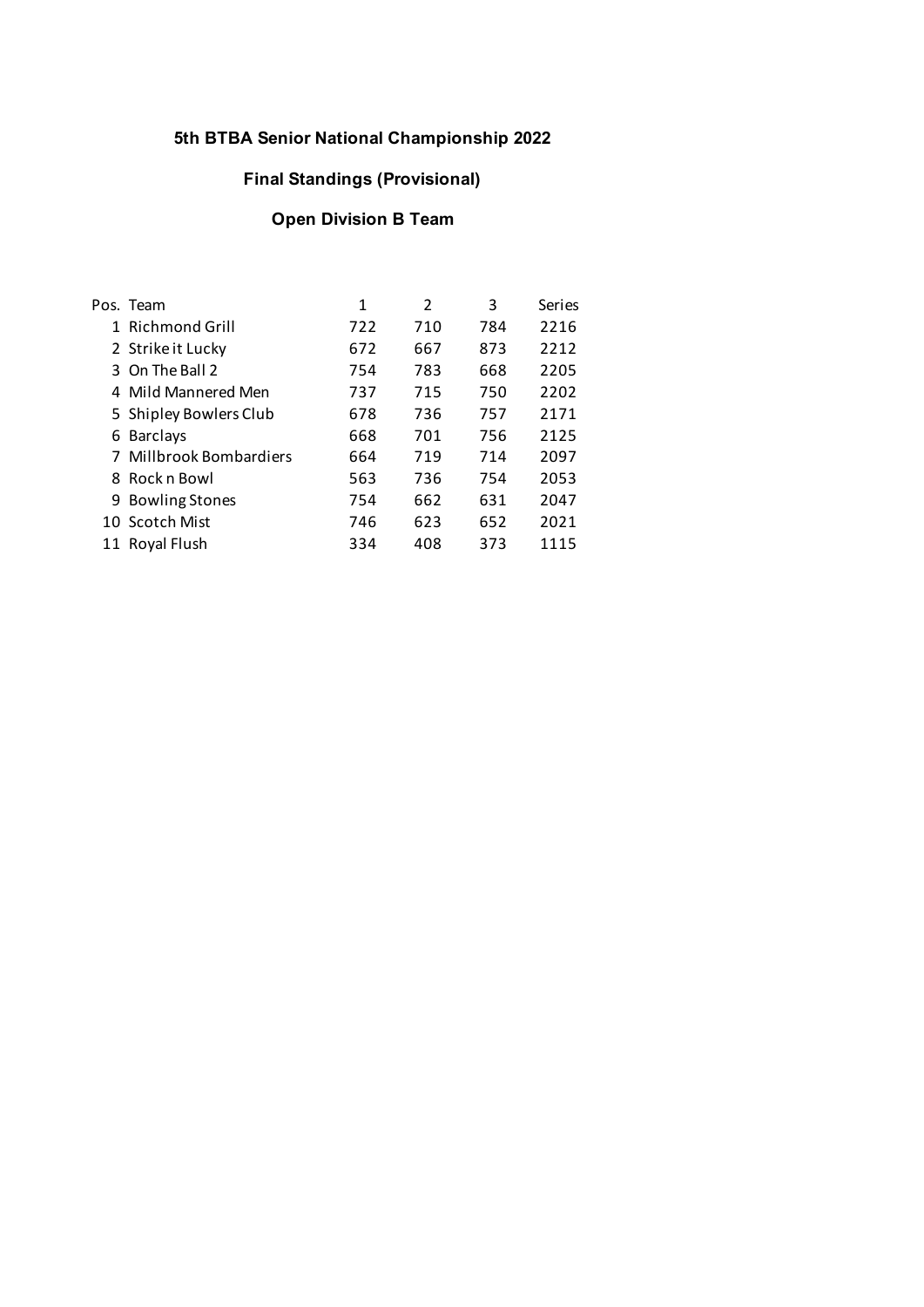# **Final Standings (Provisional)**

# **Ladies Division A Team**

| Pos. Team               |     |     |     | <b>Series</b> |
|-------------------------|-----|-----|-----|---------------|
| 1 Senior England Ladies | 837 | 716 | 763 | 2316          |
| 2 ST England Ladies     | 704 | 767 | 705 | 2176          |
| 3 Ladies that Leisure   | 685 | 661 | 658 | 2004          |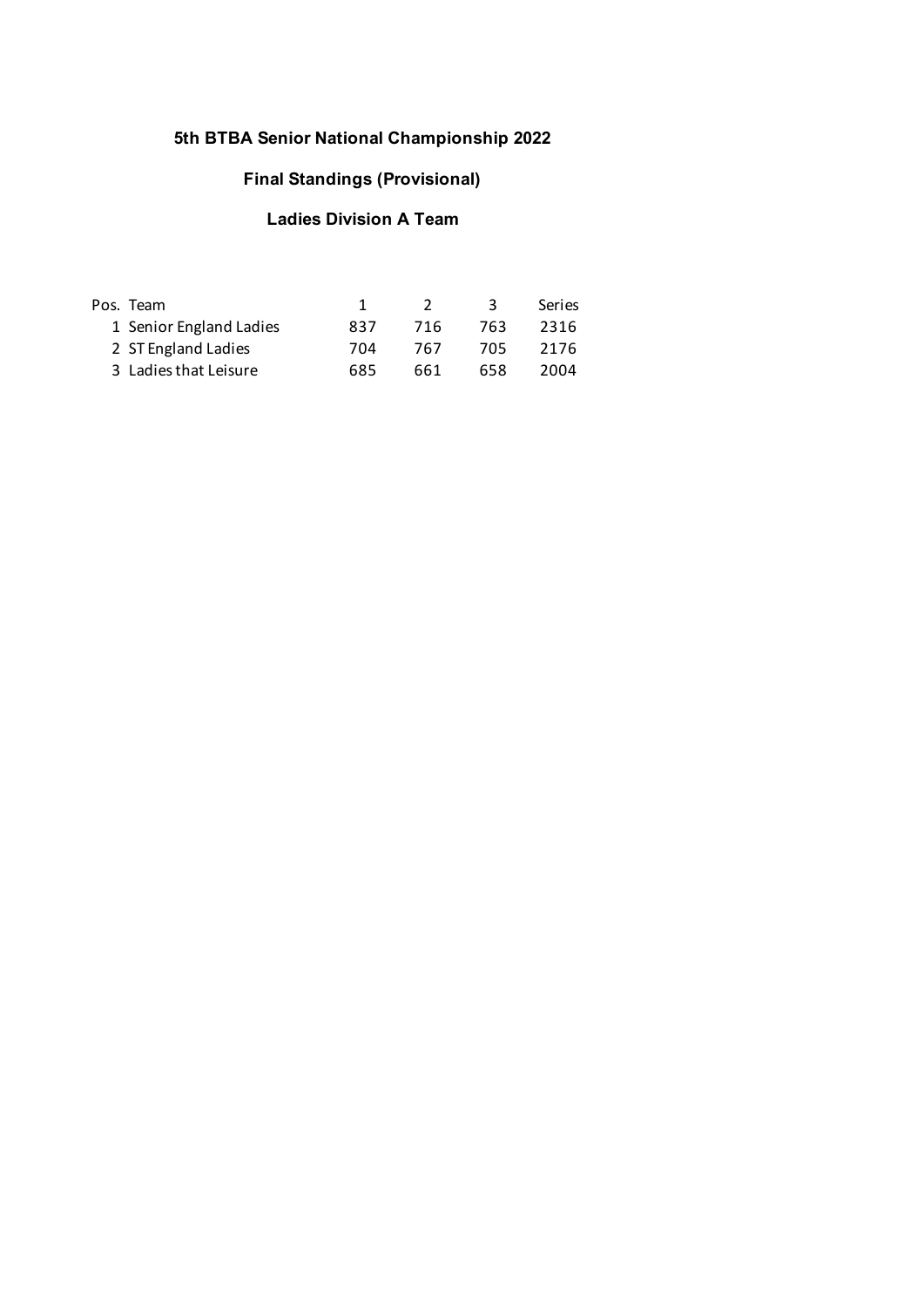# **Final Standings (Provisional)**

# **Ladies Division B Team**

| Pos. Team      | 1 2 3 Series     |  |
|----------------|------------------|--|
| 1 Golden Girls | 568 637 639 1844 |  |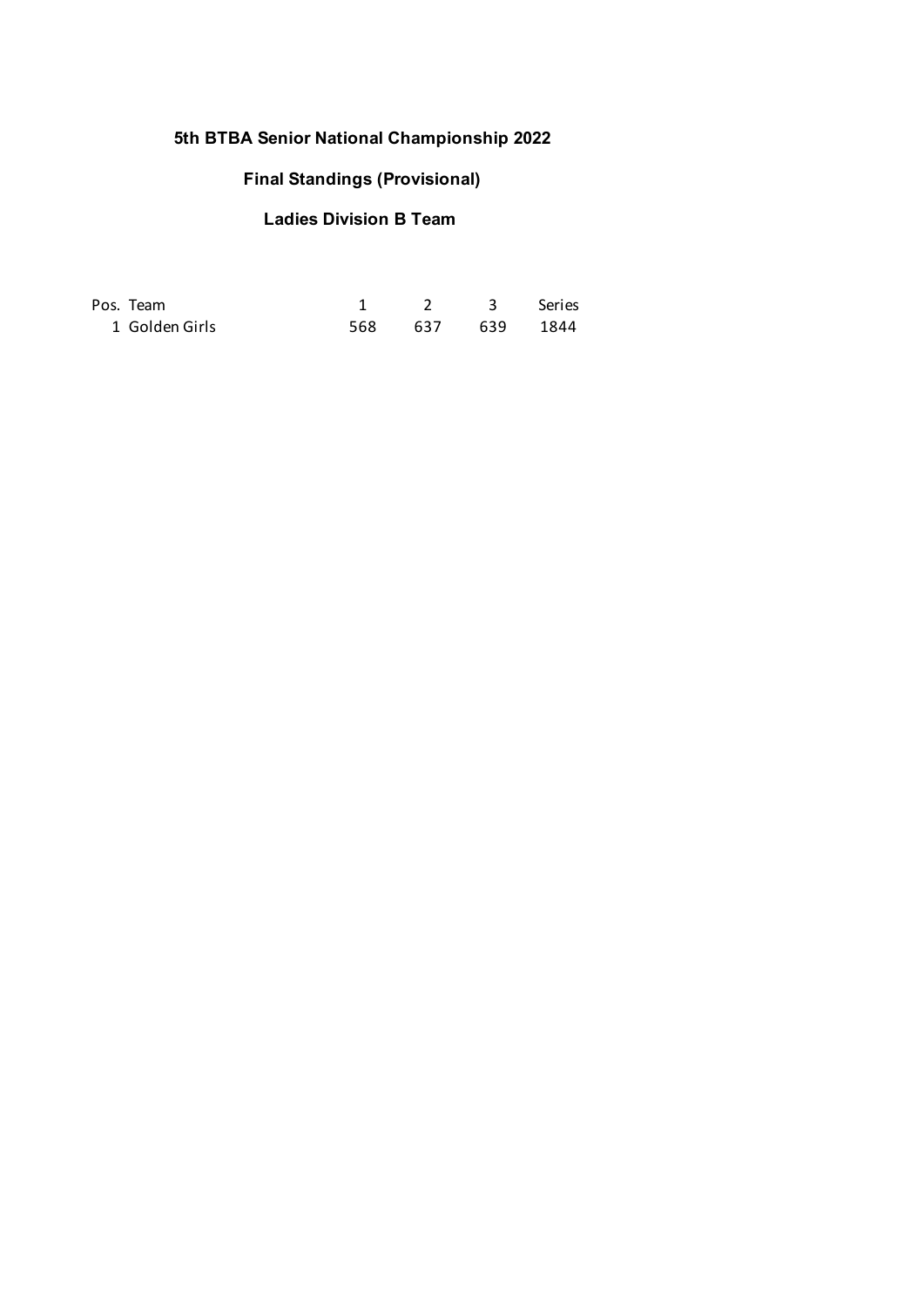#### **Final Standings (Provisional)**

# **Open Super Seniors Team**

| Pos. Team        | 2 3 Series       |  |
|------------------|------------------|--|
| 1 Richmond Grill | 722 710 784 2216 |  |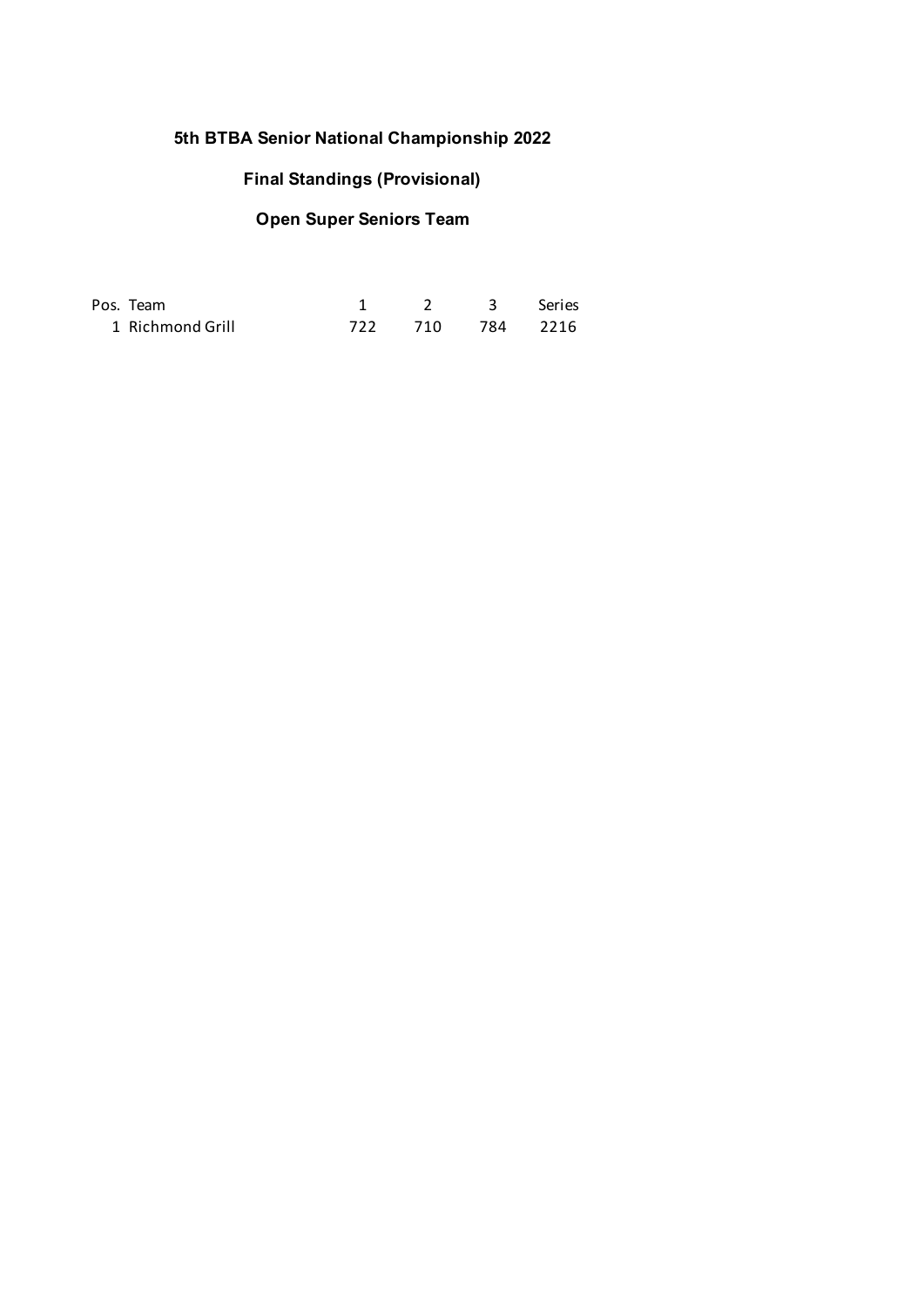## **Final Standings (Provisional)**

## **Open Division A**

|    | <b>Bowler</b>           | Singles | Doubles | Team | Total |
|----|-------------------------|---------|---------|------|-------|
|    | 1 Steven Jeeves         | 662     | 729     | 769  | 2160  |
|    | 2 Matt Trotter          | 715     | 693     | 625  | 2033  |
| 3  | Paul Cosgrove           | 706     | 624     | 662  | 1992  |
| 4  | Cliff Dew               | 538     | 724     | 716  | 1978  |
|    | 5 Steve Carnall         | 646     | 718     | 607  | 1971  |
|    | 6 Mark Smith            | 649     | 682     | 638  | 1969  |
| 7  | Ian Hollands            | 636     | 664     | 658  | 1958  |
| 8  | Neil Highgate           | 667     | 650     | 638  | 1955  |
| 9  | Kim Johnson             | 659     | 637     | 630  | 1926  |
| 10 | <b>Bernie Matthews</b>  | 637     | 617     | 659  | 1913  |
|    | 11 Darren Knightsbridge | 593     | 639     | 664  | 1896  |
|    | 12 Steve Thornton       | 622     | 614     | 656  | 1892  |
|    | 13 Sukky Gill           | 621     | 634     | 632  | 1887  |
|    | 14 Jack Smith           | 632     | 677     | 577  | 1886  |
|    | 15 Robert Bruce         | 618     | 641     | 618  | 1877  |
|    | 16 Paul Loberman        | 654     | 626     | 583  | 1863  |
|    | 17 Mike Sykes           | 662     | 618     | 578  | 1858  |
|    | 18 Russell Scott        | 588     | 658     | 610  | 1856  |
| 19 | Guy Lipscomb            | 563     | 645     | 647  | 1855  |
|    | 20 Alan Keddie          | 641     | 661     | 528  | 1830  |
|    | 21 Gary Baker           | 617     | 501     | 712  | 1830  |
|    | 22 Ian Kennedy          | 525     | 725     | 570  | 1820  |
|    | 23 Cliff Greaves        | 564     | 656     | 596  | 1816  |
|    | 24 Steve Williams       | 616     | 580     | 612  | 1808  |
|    | 25 Colin Grose          | 684     | 593     | 529  | 1806  |
|    | 26 Gordon Humphries     | 614     | 518     | 664  | 1796  |
| 27 | Mark Presley            | 596     | 647     | 544  | 1787  |
|    | 28 Sean Purcell         | 624     | 547     | 613  | 1784  |
|    | 29 Martin Clements      | 629     | 620     | 533  | 1782  |
|    | 30 Mark Loughborough    | 567     | 577     | 616  | 1760  |
|    | 31 Selwyn Morgan        | 588     | 564     | 607  | 1759  |
|    | 32 Kevin Pilley         | 605     | 613     | 540  | 1758  |
|    | 33 Garry Elliott        | 603     | 665     | 488  | 1756  |
|    | 34 Gav Boden            | 593     | 517     | 639  | 1749  |
|    | 35 Stephen Bose         | 617     | 569     | 557  | 1743  |
|    | 36 Steven D Thornton    | 503     | 626     | 612  | 1741  |
|    | 37 Alan Meades          | 544     | 537     | 655  | 1736  |
|    | 38 Gary Christopher     | 618     | 584     | 532  | 1734  |
|    | 39 Jeff Campbell        | 579     | 516     | 636  | 1731  |
|    | 40 Maurie Phillott      | 616     | 543     | 571  | 1730  |
|    | 41 Garry Cooper         | 519     | 660     | 550  | 1729  |
|    | 42 Simon Brown          | 565     | 502     | 654  | 1721  |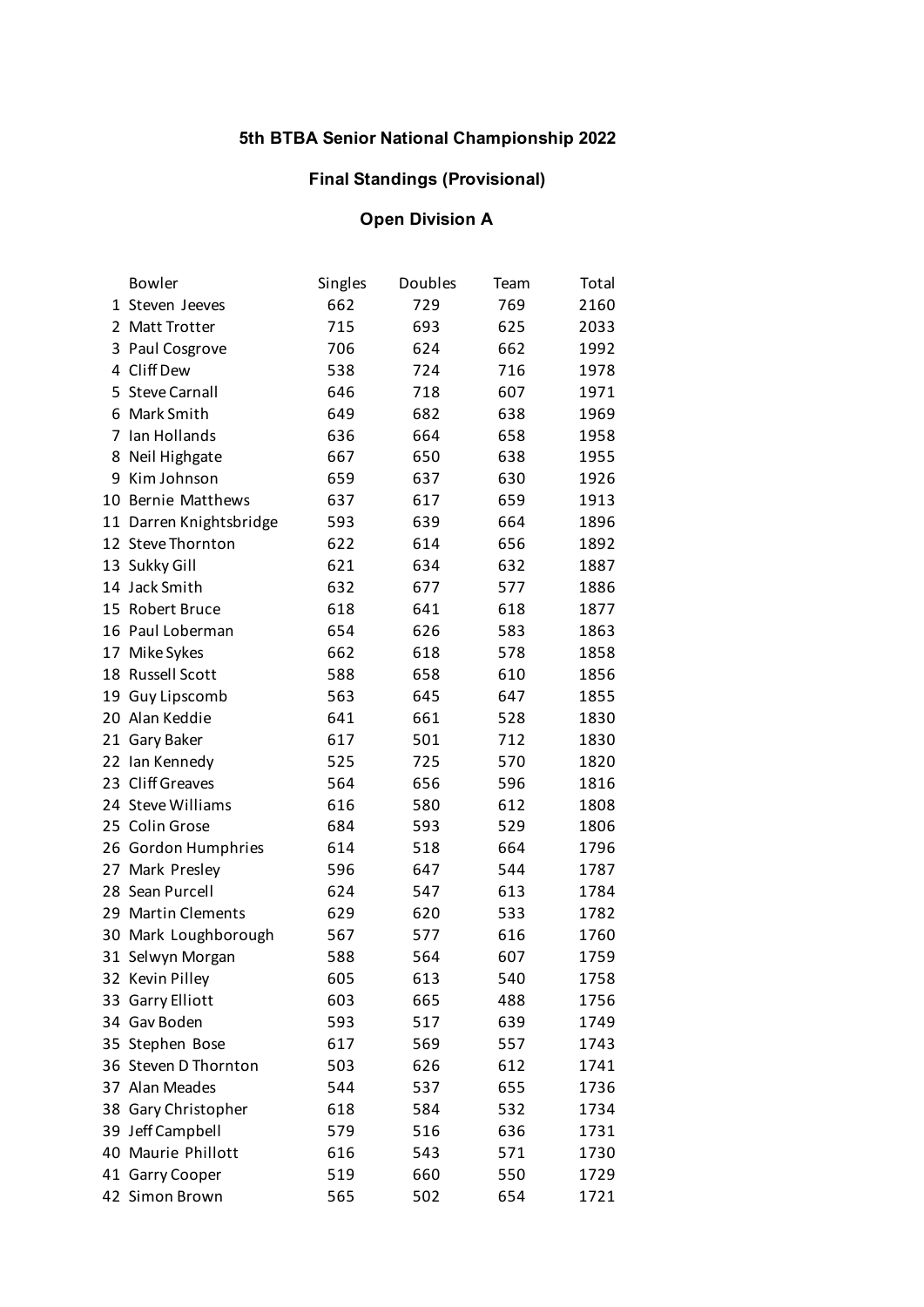|                      | 613 | 584 | 522 | 1719 |
|----------------------|-----|-----|-----|------|
| 43 Nick Longworth    |     |     |     |      |
| 44 John Strettle     | 585 | 624 | 506 | 1715 |
| 45 John Lawless      | 569 | 534 | 599 | 1702 |
| 46 Simon Haigh       | 532 | 574 | 595 | 1701 |
| 47 Mark Wills        | 553 | 560 | 579 | 1692 |
| 48 Andy Mercer       | 595 | 552 | 541 | 1688 |
| 49 Barry Walker      | 485 | 629 | 571 | 1685 |
| 50 Lol Ellis         | 593 | 572 | 518 | 1683 |
| 51 Gary Orton        | 544 | 580 | 554 | 1678 |
| 52 Suren Johanssen   | 530 | 520 | 609 | 1659 |
| 53 Geoffrey Brown    | 568 | 552 | 538 | 1658 |
| 54 Paul Maddock      | 525 | 555 | 576 | 1656 |
| 55 Brian Marks       | 528 | 590 | 537 | 1655 |
| 56 Keith Hodge       | 572 | 570 | 511 | 1653 |
| 57 Scott Dangerfield | 561 | 526 | 560 | 1647 |
| 58 Andy Preece       | 560 | 560 | 525 | 1645 |
| 59 Chris West        | 494 | 592 | 557 | 1643 |
| 60 Ken Iredale       | 534 | 585 | 522 | 1641 |
| 61 Gary Fraser       | 551 | 522 | 567 | 1640 |
| 62 Ken Burton        | 522 | 572 | 529 | 1623 |
| 63 Alan McCully      | 514 | 592 | 511 | 1617 |
| 64 Robert Strong     | 541 | 560 | 514 | 1615 |
| 65 Andy Gillespie    | 524 | 586 | 476 | 1586 |
| 66 William Lee       | 541 | 470 | 569 | 1580 |
| 67 Paul Hewitt       | 533 | 551 | 482 | 1566 |
| 68 Anth Robson       | 541 | 485 | 511 | 1537 |
| 69 Chris Skudder     | 554 | 446 | 536 | 1536 |
| 70 Phillip Long      | 496 | 488 | 472 | 1456 |
| 71 Jamie O'Dwyer     | 486 | 444 | 512 | 1442 |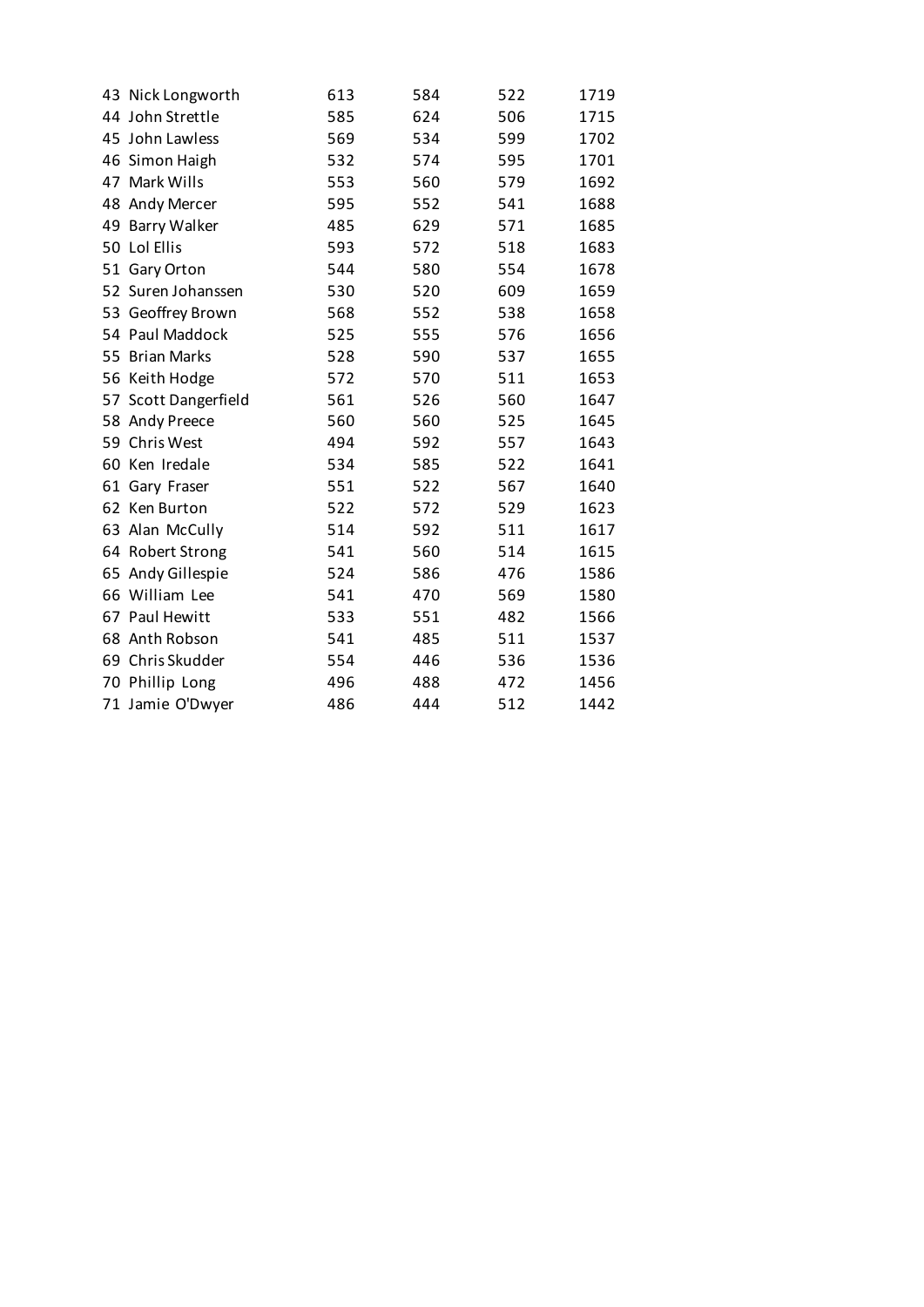## **Final Standings (Provisional)**

# **Open Division B**

|    | Bowler              | Singles | Doubles | Team | Total |
|----|---------------------|---------|---------|------|-------|
|    | 1 Max Cort          | 596     | 573     | 633  | 1802  |
| 2  | Dave North          | 563     | 596     | 641  | 1800  |
|    | 3 Trevor Birch      | 604     | 571     | 585  | 1760  |
|    | 4 Andy Sinclair     | 562     | 621     | 540  | 1723  |
|    | 5 Phil Punter       | 544     | 613     | 548  | 1705  |
| 6  | Mike Webber         | 600     | 572     | 532  | 1704  |
| 7  | <b>Steve Utting</b> | 613     | 528     | 558  | 1699  |
|    | 8 Paul LeManquais   | 530     | 608     | 552  | 1690  |
| 9  | Len Clark           | 568     | 588     | 519  | 1675  |
| 10 | Dave Greig          | 489     | 582     | 597  | 1668  |
| 11 | Martin Green        | 553     | 544     | 554  | 1651  |
|    | 12 Kevin Whiting    | 525     | 557     | 569  | 1651  |
|    | 13 Richard Parker   | 581     | 499     | 566  | 1646  |
|    | 14 Brian Johnson    | 561     | 560     | 514  | 1635  |
|    | 15 Tony Brittain    | 522     | 567     | 544  | 1633  |
|    | 16 Les Keates       | 533     | 543     | 547  | 1623  |
|    | 17 Ian Broster      | 496     | 613     | 510  | 1619  |
|    | 18 Stuart England   | 611     | 469     | 519  | 1599  |
|    | 19 Phillippe Ives   | 488     | 474     | 571  | 1533  |
|    | 20 Jim Allan        | 521     | 480     | 508  | 1509  |
| 21 | Dave Conner         | 522     | 468     | 512  | 1502  |
|    | 22 John Coughtrie   | 497     | 435     | 553  | 1485  |
| 23 | Dave Malpas         | 449     | 534     | 497  | 1480  |
|    | 24 Danny Graham     | 538     | 459     | 477  | 1474  |
|    | 25 Michael Rich     | 473     | 505     | 486  | 1464  |
|    | 26 Robert Yandell   | 493     | 498     | 426  | 1417  |
| 27 | <b>Steve Foster</b> | 443     | 459     | 483  | 1385  |
|    | 28 Gary Harris      | 429     | 448     | 436  | 1313  |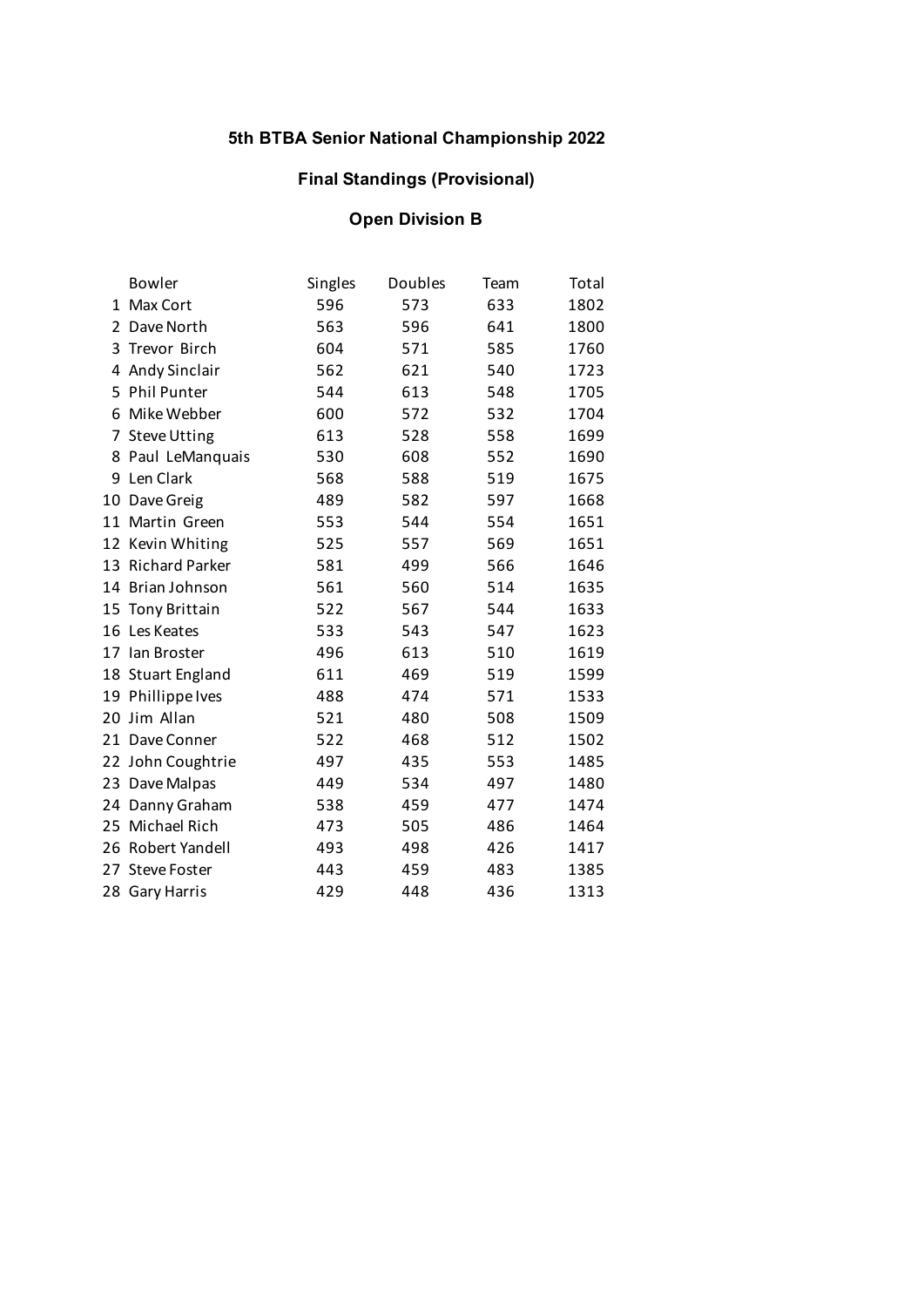## **Final Standings (Provisional)**

#### **Ladies Division A**

| Bowler             | Singles | Doubles | Team | Total |
|--------------------|---------|---------|------|-------|
| 1 Kimberley Oakley | 513     | 609     | 624  | 1746  |
| 2 Jan Hodge        | 575     | 574     | 592  | 1741  |
| 3 Angie Brown      | 570     | 584     | 528  | 1682  |
| 4 Lynne Walker     | 540     | 584     | 547  | 1671  |
| 5 Gaye McCully     | 559     | 550     | 554  | 1663  |
| 6 Carole Orange    | 560     | 536     | 536  | 1632  |
| 7 Lynn Squibb      | 569     | 496     | 540  | 1605  |
| 8 Marsha Dalley    | 503     | 530     | 571  | 1604  |
| 9 Diane Johnson    | 536     | 537     | 513  | 1586  |
| 10 Sandra Boswell  | 516     | 510     | 546  | 1572  |
| 11 Anna Yang       | 548     | 476     | 543  | 1567  |
| 12 Debbie Law      | 488     | 465     | 465  | 1418  |
| 13 Julia Claxton   | 511     | 448     | 449  | 1408  |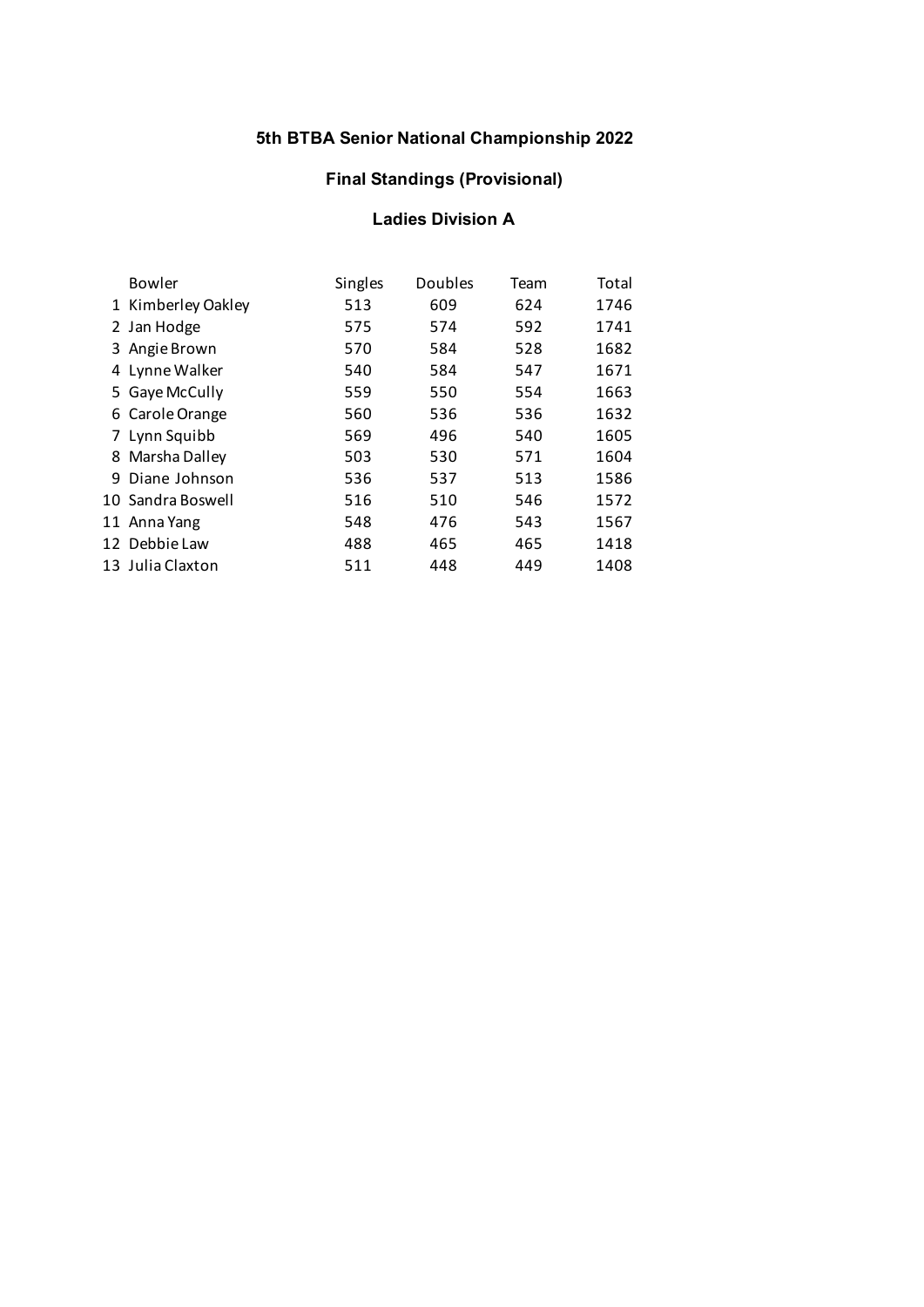## **Final Standings (Provisional)**

#### **Ladies Division B**

| Bowler | Singles                                                                                                                                                           | Doubles | Team | Total |
|--------|-------------------------------------------------------------------------------------------------------------------------------------------------------------------|---------|------|-------|
|        | 550                                                                                                                                                               | 467     | 529  | 1546  |
|        | 545                                                                                                                                                               | 468     | 481  | 1494  |
|        | 524                                                                                                                                                               | 457     | 480  | 1461  |
|        | 495                                                                                                                                                               | 486     | 471  | 1452  |
|        | 523                                                                                                                                                               | 411     | 501  | 1435  |
|        | 491                                                                                                                                                               | 443     | 482  | 1416  |
|        | 420                                                                                                                                                               | 433     | 513  | 1366  |
|        | 459                                                                                                                                                               | 437     | 389  | 1285  |
|        | 364                                                                                                                                                               | 379     | 370  | 1113  |
|        | 1 Dee Parker<br>2 Hilary Cooke<br>3 Sally-Ann Webb<br>4 Liz Griffin<br>5 Julie Johanssen<br>6 Liz Gove<br>7 Louise Gillespie<br>8 Lynn Coughtrie<br>9 Joan Taylor |         |      |       |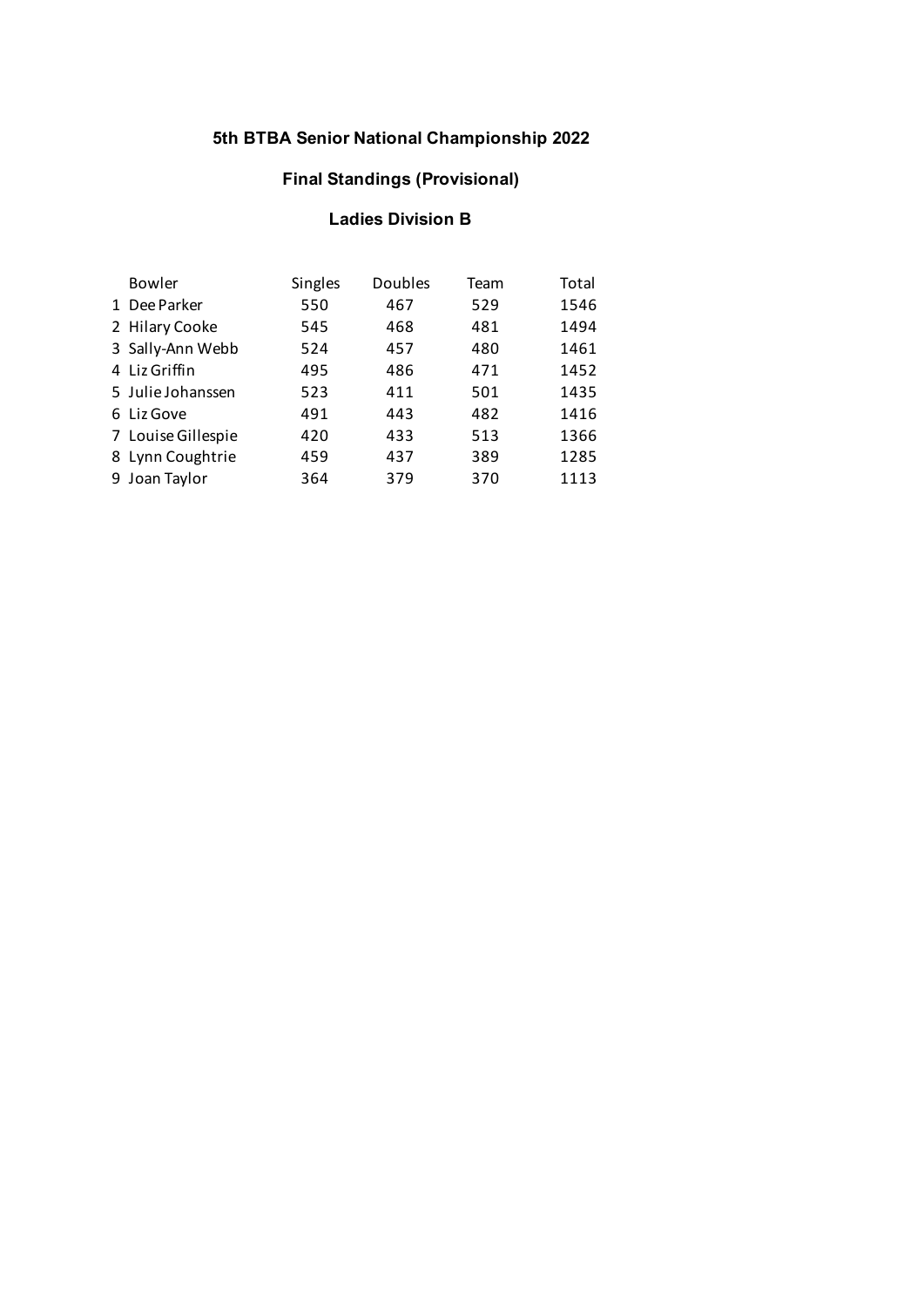## **Final Standings (Provisional)**

# **Open Super Seniors**

|    | <b>Bowler</b>          | Singles | Doubles | Team | Total |
|----|------------------------|---------|---------|------|-------|
|    | 1 Steve Carnall        | 646     | 718     | 607  | 1971  |
|    | 2 Kim Johnson          | 659     | 637     | 630  | 1926  |
|    | 3 Jack Smith           | 632     | 677     | 577  | 1886  |
|    | 4 Mike Sykes           | 662     | 618     | 578  | 1858  |
|    | 5 Russell Scott        | 588     | 658     | 610  | 1856  |
| 6  | Guy Lipscomb           | 563     | 645     | 647  | 1855  |
| 7  | Ian Kennedy            | 525     | 725     | 570  | 1820  |
| 8  | <b>Martin Clements</b> | 629     | 620     | 533  | 1782  |
|    | 9 Trevor Birch         | 604     | 571     | 585  | 1760  |
|    | 10 Steve Donowski      | 603     | 558     | 576  | 1737  |
|    | 11 Maurie Phillott     | 616     | 543     | 571  | 1730  |
|    | 12 John Strettle       | 585     | 624     | 506  | 1715  |
|    | 13 Dave Rawding        | 584     | 567     | 564  | 1715  |
|    | 14 Phil Punter         | 544     | 613     | 548  | 1705  |
|    | 15 Mike Webber         | 600     | 572     | 532  | 1704  |
|    | 16 John Lawless        | 569     | 534     | 599  | 1702  |
|    | 17 Paul LeManquais     | 530     | 608     | 552  | 1690  |
|    | 18 Andy Mercer         | 595     | 552     | 541  | 1688  |
|    | 19 Chris Harris        | 508     | 611     | 567  | 1686  |
| 20 | Dave Bristow           | 536     | 589     | 559  | 1684  |
|    | 21 Lol Ellis           | 593     | 572     | 518  | 1683  |
|    | 22 Len Clark           | 568     | 588     | 519  | 1675  |
|    | 23 Tony Imren          | 547     | 527     | 584  | 1658  |
|    | 24 Steve Giddens       | 544     | 509     | 605  | 1658  |
|    | 25 Geoffrey Brown      | 568     | 552     | 538  | 1658  |
|    | 26 Jeff Gilbert        | 578     | 541     | 537  | 1656  |
|    | 27 Keith Hodge         | 572     | 570     | 511  | 1653  |
|    | 28 Ken Iredale         | 534     | 585     | 522  | 1641  |
|    | 29 Les Taylor          | 516     | 598     | 511  | 1625  |
|    | 30 Ken Burton          | 522     | 572     | 529  | 1623  |
|    | 31 Mike Bergquist      | 566     | 509     | 508  | 1583  |
|    | 32 Chris Skudder       | 554     | 446     | 536  | 1536  |
|    | 33 Phillippe Ives      | 488     | 474     | 571  | 1533  |
|    | 34 Ian Taylor          | 556     | 505     | 466  | 1527  |
|    | 35 Jim Allan           | 521     | 480     | 508  | 1509  |
|    | 36 Ray Lay             | 458     | 511     | 530  | 1499  |
|    | 37 Robert Yandell      | 493     | 498     | 426  | 1417  |
|    | 38 Steve Foster        | 443     | 459     | 483  | 1385  |